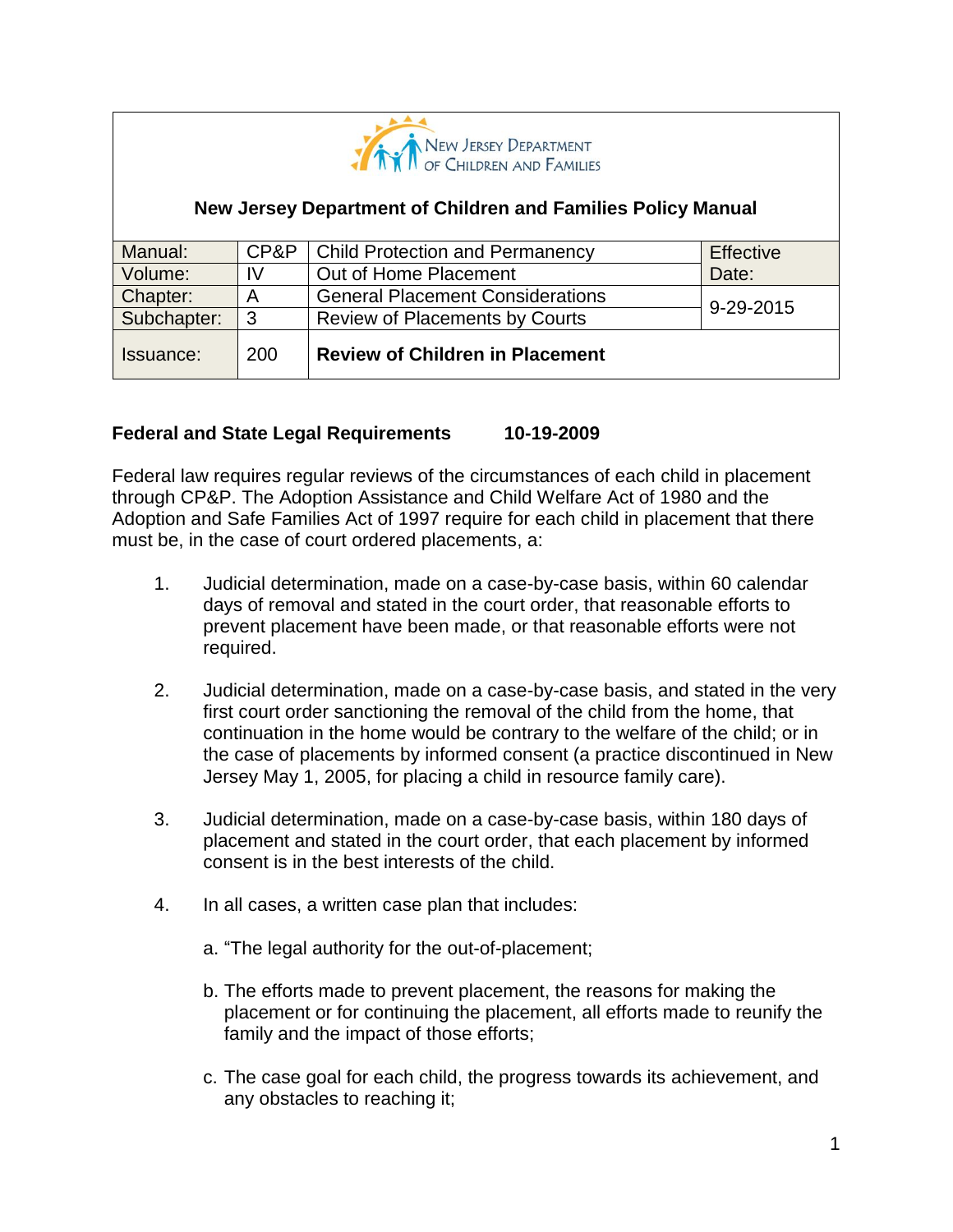- d. An assessment of the safety and appropriateness of the current placement and the plan to assure that each child receives safe and appropriate care;
- e. The efforts made to find a missing mother and father or relative, pursuant to N.J.S.A. 30:4C-12 et seq.;
- f. The schedule for contacts between the Division representative and the family members, pursuant to N.J.A.C. 10:133D-2, In-Person Visits with Clients and Out-of-Home Placement Providers:
- g. The plan for visits between the child and parents, siblings and other relatives (see N.J.A.C. 10:122D-1);
- h. The views of the child, family, and out-of-home placement provider concerning the placement and the case plan;
- i. The needs of the child, the parent and the child's out-of-home placement provider in order to meet the case goal;
- j. The behavioral and other changes expected from each person;
- k. The services or actions intended to meet the identified needs and who is responsible to provide the services and complete the activities, with projected time frames, as well as the appropriateness of the services for the child. See N.J.A.C. 10:122D-2, Services to Children in Out-of-Home Placement;
- l. Any stipulations reflected in a court order;
- m.A description of the type of out-of-home placement;
- n. How the placement is safe, near the parent's home and the least restrictive and most family-like available, consistent with the best interest and special needs of the child;
- o. Why the child was placed a substantial distance from his or her parents or out-of-State, when applicable;
- p. The child's health and education records, in accordance with N.J.A.C. 10:122D-2.5(b) and (c) and 2.6(b) and (d); and
- q. Programs and services to help the child transition from out-of-home placement to self-sufficiency skills, for a child age 14 or older, in accordance with N.J.A.C. 10:122D-2.7. (N.J.A.C. 10:133D-1.7(b))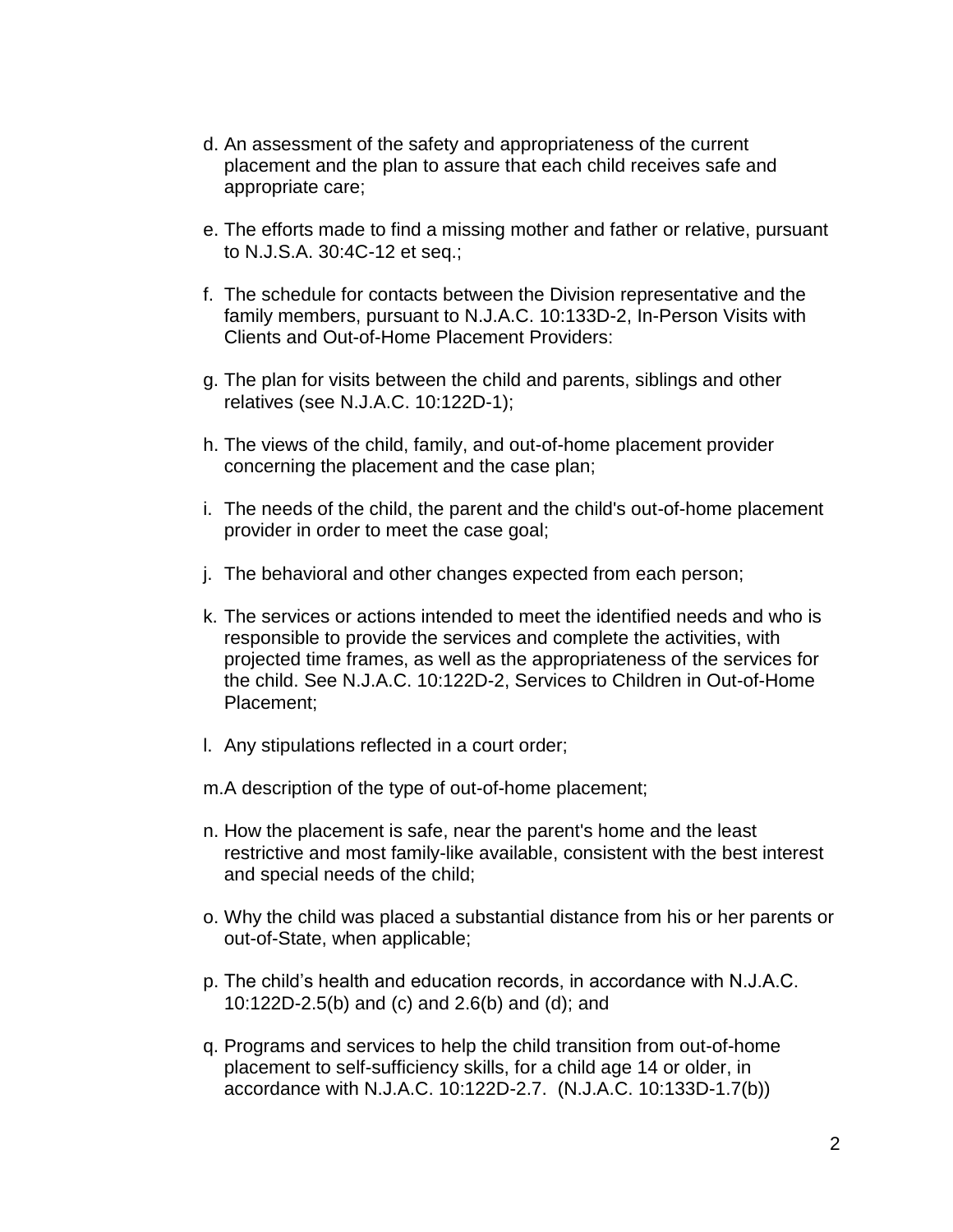"The written case plan for a child in an out-of-home placement and whose case goal is either adoption or kinship legal guardianship shall include the steps the Division representative is taking to place the child with:

- 1. An adoptive family, including child specific recruitment efforts, such as the use of adoption resource exchanges in accordance with N.J.A.C. 10:121C-2.4 and 2.5, and to finalize the adoption; or
- 2. A relative or caregiver who is willing to assume care of a child, become a kinship legal guardian and finalize the kinship legal guardianship, after steps are taken to determine that reunification and adoption are neither feasible nor appropriate and the child meets the eligibility requirements for kinship legal guardianship. " (N.J.A.C. 10:133D-1.7(c))

"When the Division is not required to file a petition seeking termination of parental rights pursuant to N.J.S.A. 30:4C-15.3b, the Division representative shall document in the case plan a compelling reason for determining that filing the petition is not in the best interests of the child." (N.J.A.C. 10:133D-1.7(e))

- 5. Review at least every six months by the court or by administrative review. The review must be open to participation by the parent and:
	- a. "Shall be convened and conducted by a Division representative (if an internal administrative review) ..., who has no responsibility for case management or delivery of service to the child who is the subject of the placement review or to the child's parent;" (N.J.A.C. 10:133H-3.7(a))
	- b. Must evaluate the following:
		- "The safety of the child;
		- The circumstances that necessitated the out-of-home placement or care provided by a relative and the efforts made by the Division to prevent out-of-home placement or care provided by a relative unless the circumstances in N.J.A.C. 10:133H-3.3(a)3 apply;
		- The continuing need for out-of-home placement or care provided by a relative;
		- The appropriateness of out-of-home placement or care provided by a relative;
		- The proximity of the child's out-of-home placement or care provided by a relative to his or her own home and the efforts made by the Division to provide continued contact between the child, parent,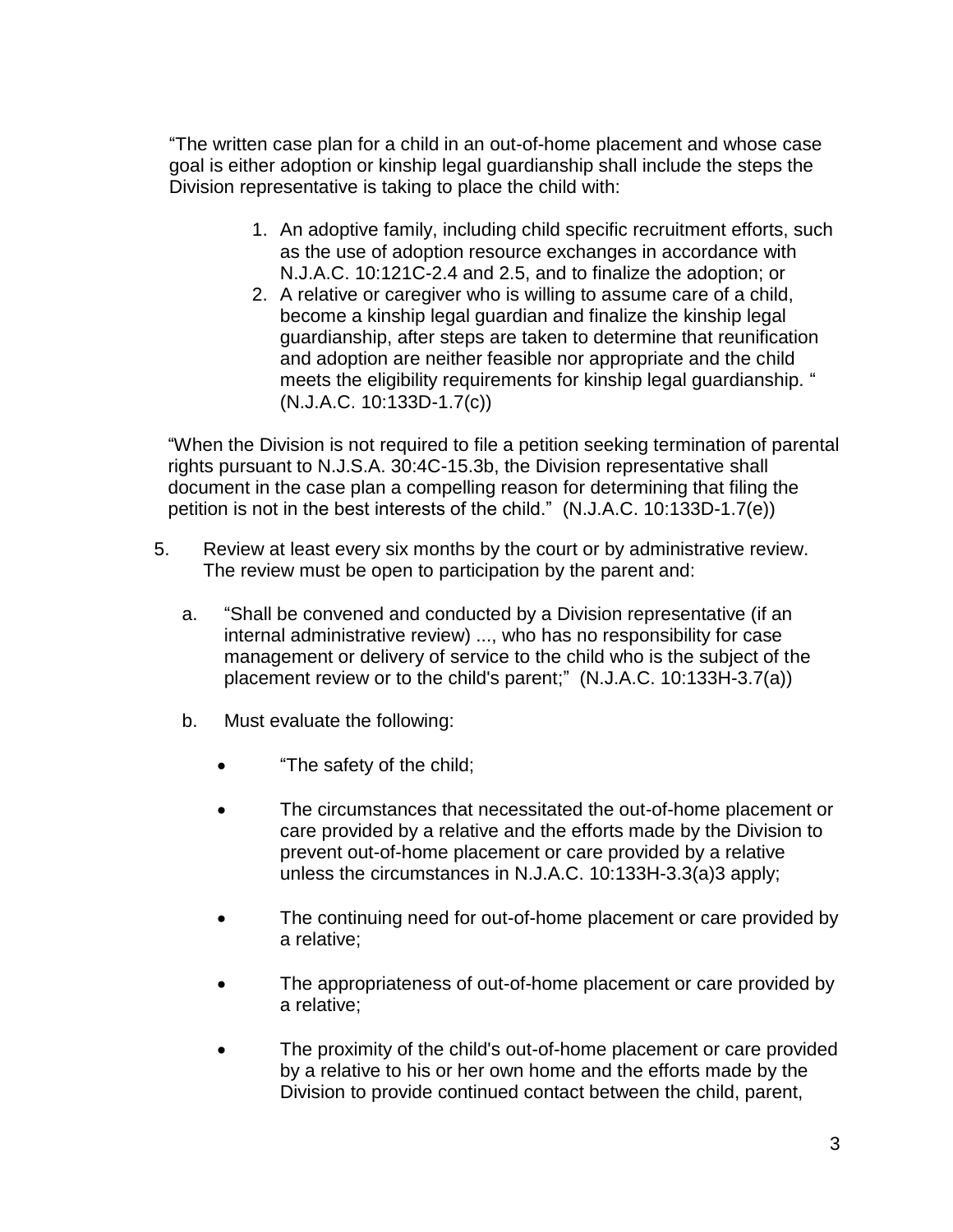siblings not residing with the child and each relative identified in the case plan, as one with whom the child shall visit;

- Whether the child is making an adequate adjustment to the out-ofhome placement or care provided by a relative, as indicated by the child's behavior;
- Whether returning the child to his or her own home is contrary to the child's welfare;
- The current objectives of the case plan, the extent of compliance with the case plan, and whether the objectives are being implemented and are likely to lead to achieving the case goal;
- Whether the child's case goal is the most likely to meet his or her needs and whether progress is being made toward its achievement;
- Whether the services the Division is providing to the child, his or her parent, and the out-of-home placement provider or relative providing care for the child meet the identified service needs and whether there are obstacles to meeting the identified service needs;
- Whether the Division, parent and out-of-home placement provider or relative providing care for the child are fulfilling their respective responsibilities in accordance with the case plan;
- Whether the child is fulfilling any responsibilities in accordance with the case plan;
- The extent of progress made toward alleviating or mitigating the causes of out-of-home placement or care provided by a relative unless the circumstances in N.J.A.C. 10:133H-3.3(a)3 apply;
- Whether the parent and the Division are maintaining the visitation schedule;
- Whether obstacles exist that are preventing achievement of the case goal and the efforts being made by the Division to alleviate the obstacles;
- Whether the services needed to assist the child, age 16 or over, to make the transition from living in an out-of-home placement or care provided by a relative to living independently are being provided;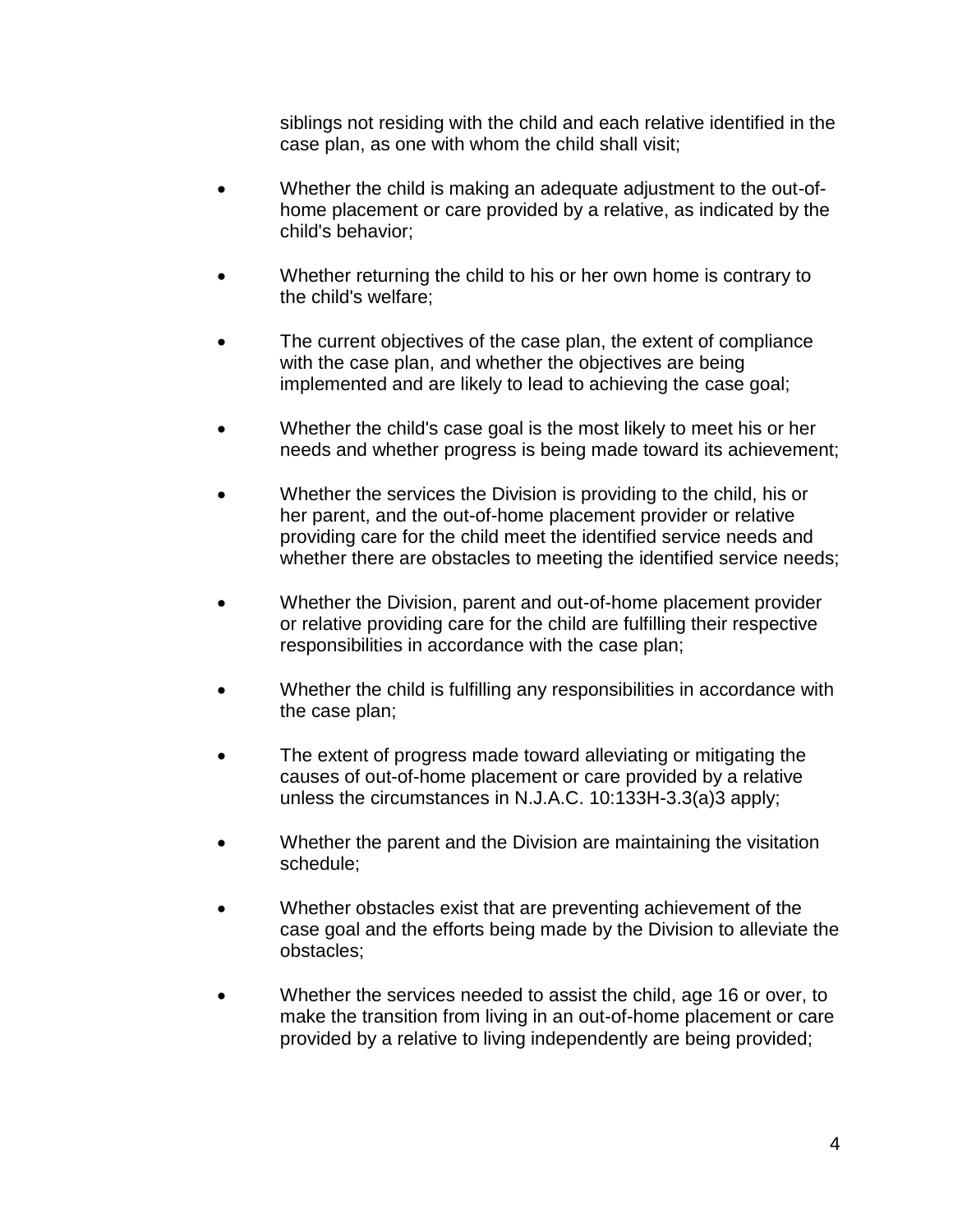- Whether progress is being made to identify, search for, and assess relatives of the child in order to determine their appropriateness and willingness to care for the child;
- Whether the child has siblings in out-of-home placement or care provided by a relative, what the case plan and case goal are for each of them, whether the case plan includes placing any of the siblings together, and what efforts the Division is making to place the siblings together until they can be reunited with their parent;
- Whether recommendations by the Child Placement Review Board or court orders are being followed;
- The time frame and conditions required for return of the child to his or her own home or an alternate permanent living arrangement;
- Whether the Division shall initiate a petition to terminate parental rights or shall determine that one of the exceptions listed in N.J.S.A. 30:4C-15.3 exists; and
- Whether to identify an adoptive parent and conduct a home study as necessary." (N.J.A.C. 10:133H-3.7(c)); and
- For a child for whom another planned permanent living arrangement has been determined as the permanency plan, determine the steps the Division is taking to ensure the child's resource family or placement provider is following the reasonable and prudent parent standard and to ascertain whether the child has regular, ongoing opportunities to engage in age or developmentally appropriate activities
- 6. Permanency hearing held by the court or a court appointed body to review and provide approval of the placement plan:
	- a. Within 30 days after a judicial determination of an exception to the reasonable effort requirement to reunify the child with the parent (see Reasonable Efforts Not Required to Reunify, below) in accordance with section 25 of P.L.1999, c.53 (C.30:4C-11.3); or
	- b. Within 365 days of the date the child is placed.

For children who remain in placement more than 365 days, a permanency hearing is held at least once every 365 days thereafter.

A judicial determination is made approving a placement or permanency plan to include: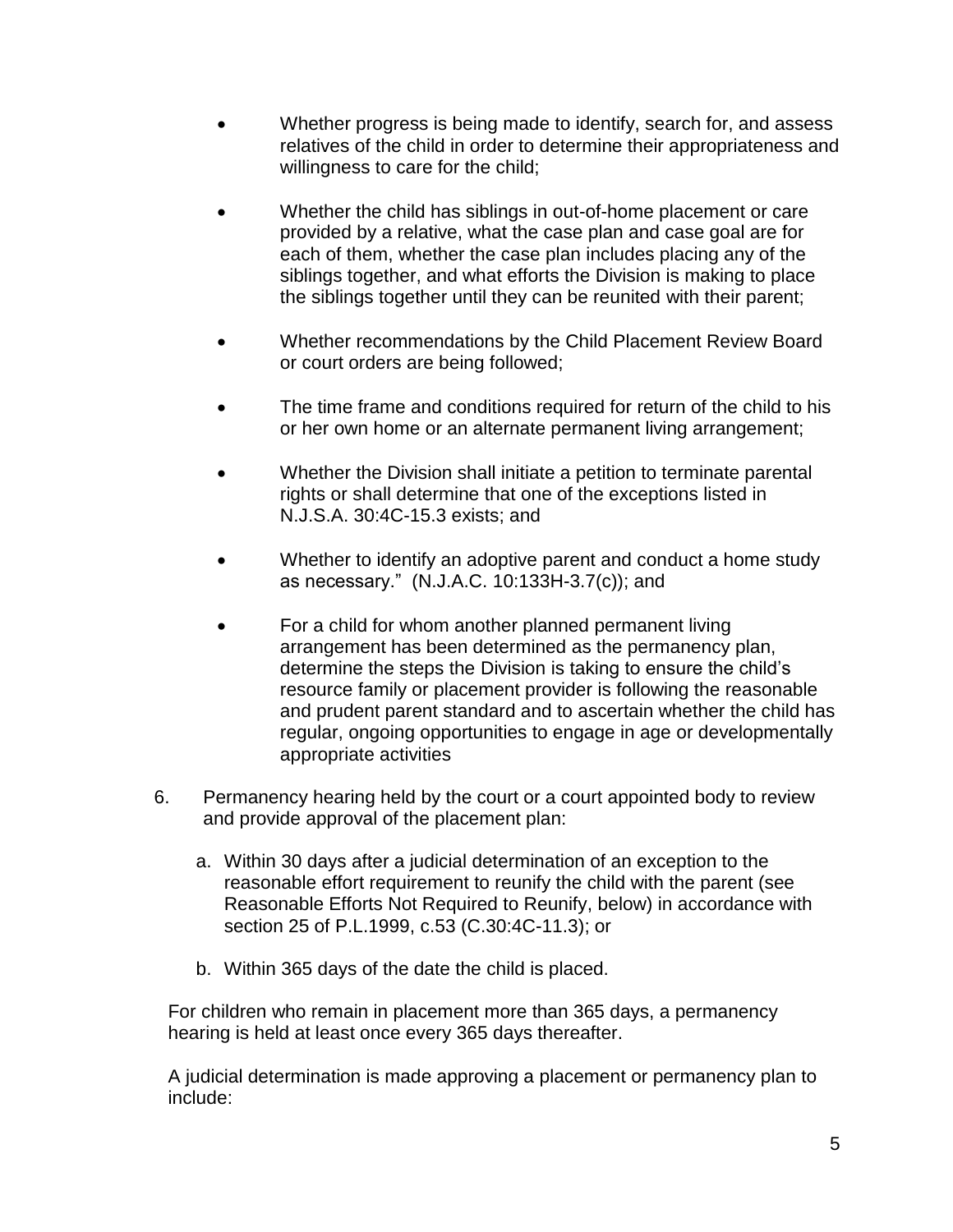- a. Reunification;
- b. Adoption (with the Division filing for TPR);
- c. Kinship legal guardianship;
- d. Permanent placement with a competent and willing relative; or
- e. Another planned permanent living arrangement when the Division documents a compelling reason for establishing such a plan. See [CP&P-](CPP-III-B-2-200_issuance.shtml)[III-B-2-200,](CPP-III-B-2-200_issuance.shtml) Permanent Plans Other Than Return Home.

The court makes a specific finding of the reasonable efforts made by the Division and the appropriateness of the reasonable efforts to achieve the placement or permanency plan. The Division confirms the court's finding is documented in the court order.

# **N.J.S.A. 30:4C-11.2 - Reasonable Efforts Not Required 12-22-2008**

As a result of the Federal Adoption and Safe Families Act of 1997, New Jersey, through the March 31, 1999 amendments (P.L. 1999, C.53) to State law, further defines the circumstances wherein a court of competent jurisdiction determines that reasonable efforts are not required to prevent a child's removal from home or to reunify a child with a parent.

A court of competent jurisdiction is defined as a court, either civil or criminal, having lawful jurisdiction to hear the matters before it.

### **Reasonable Efforts to Prevent Placement Not Required 12-22-2008**

In certain case situations, the Division is not required to provide reasonable efforts to prevent a child's removal from his/her home, but may choose to.

- a. When determining whether reasonable efforts are required to prevent placement, the health and safety of the child shall be of paramount concern.
- b. The Division shall not be required to provide reasonable efforts to prevent placement pursuant to N.J.S.A. 30:4C-11.2, if a court of competent jurisdiction has determined that efforts to prevent placement were not reasonable due to risk of harm to the child's health or safety and:
	- 1. The parent has subjected the child to aggravated circumstances of abuse, neglect, cruelty, or abandonment. Aggravated circumstances may include, but are not limited to, torture and chronic or severe abuse;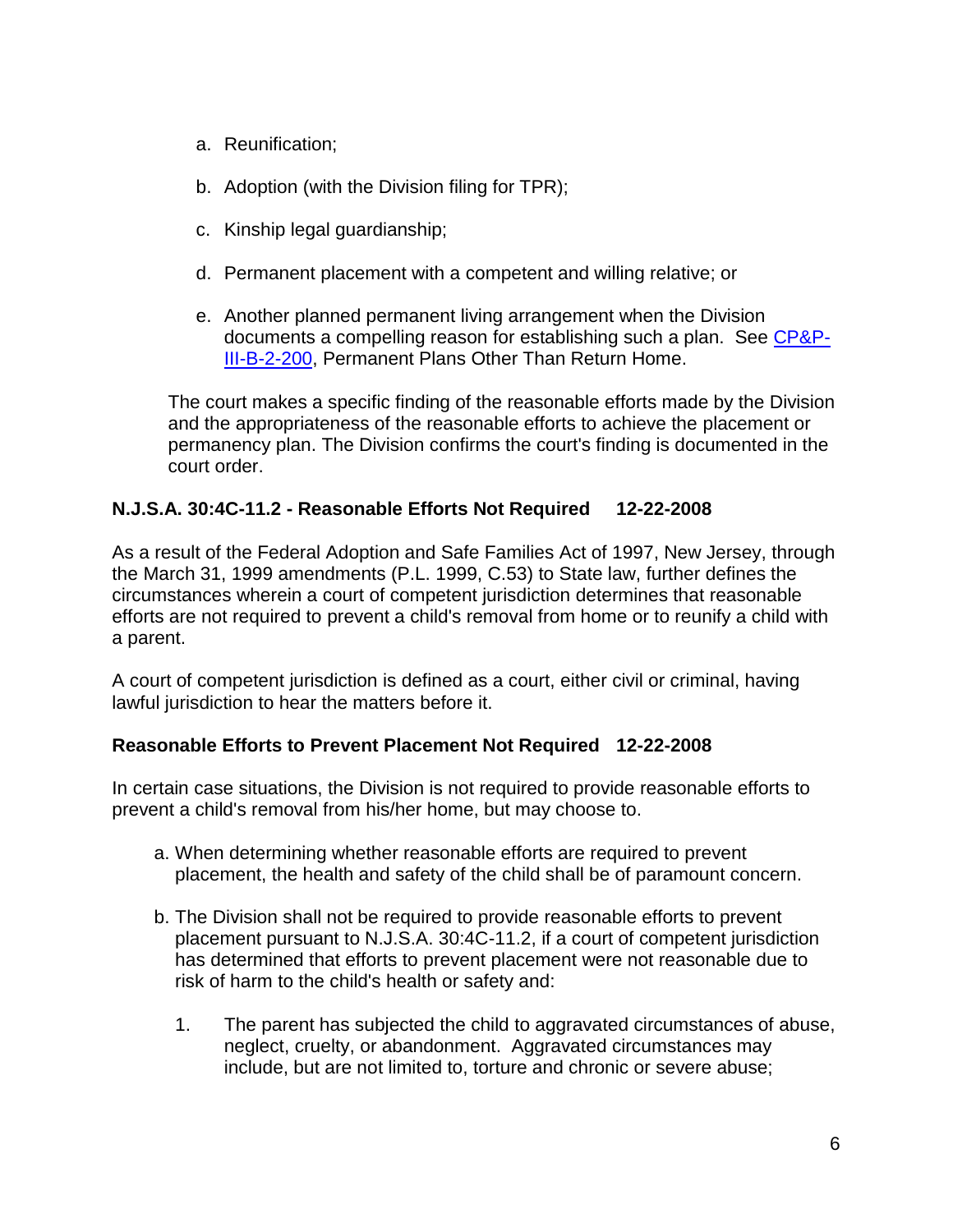- 2. The parent has been convicted of murder, aggravated manslaughter or manslaughter of a child; aiding or abetting, attempting, conspiring or soliciting to commit murder, aggravated manslaughter or manslaughter of a child; committing or attempting to commit an assault that resulted, or could have resulted, in the significant bodily injury to a child; or committing a similarly serious criminal act which resulted, or could have resulted, in the death or significant bodily injury to a child:
- 3. The rights of the parent to another of the parent's children have been involuntarily terminated; or
- 4. Removal of the child was required due to imminent danger to the child's life, safety or health.

See [CP&P-III-B-2-200,](CPP-III-B-2-200_issuance.shtml) Reasonable Efforts.

### **Reasonable Efforts to Reunify Not Required 12-22-2008**

In certain case situations, the Division is not required to provide reasonable efforts to reunify a child with a parent, but may choose to.

- (a) The Division shall not be required to provide reasonable efforts to reunify the child with a parent pursuant to N.J.S.A. 30:4C-11.3 if a court of competent jurisdiction has determined that:
	- 1. The parent has subjected the child to aggravated circumstances of abuse, neglect, cruelty or abandonment. Aggravated circumstances may include, but are not limited to, torture and chronic or severe abuse;
	- 2. The parent has been convicted of murder, aggravated manslaughter or manslaughter of a child; aiding or abetting, attempting, conspiring or soliciting to commit murder, aggravated manslaughter or manslaughter of a child; committing or attempting to commit an assault that resulted, or could have resulted, in significant bodily injury to a child; or committing a similarly serious criminal act which resulted, or could have resulted, in the death of or significant bodily injury to a child; or
	- 3. The rights of the parent to another of the parent's children have been involuntarily terminated.
- (b) This section shall not be construed to prohibit the Division from providing reasonable efforts to reunify if the Division determines that family reunification is in the child's best interests.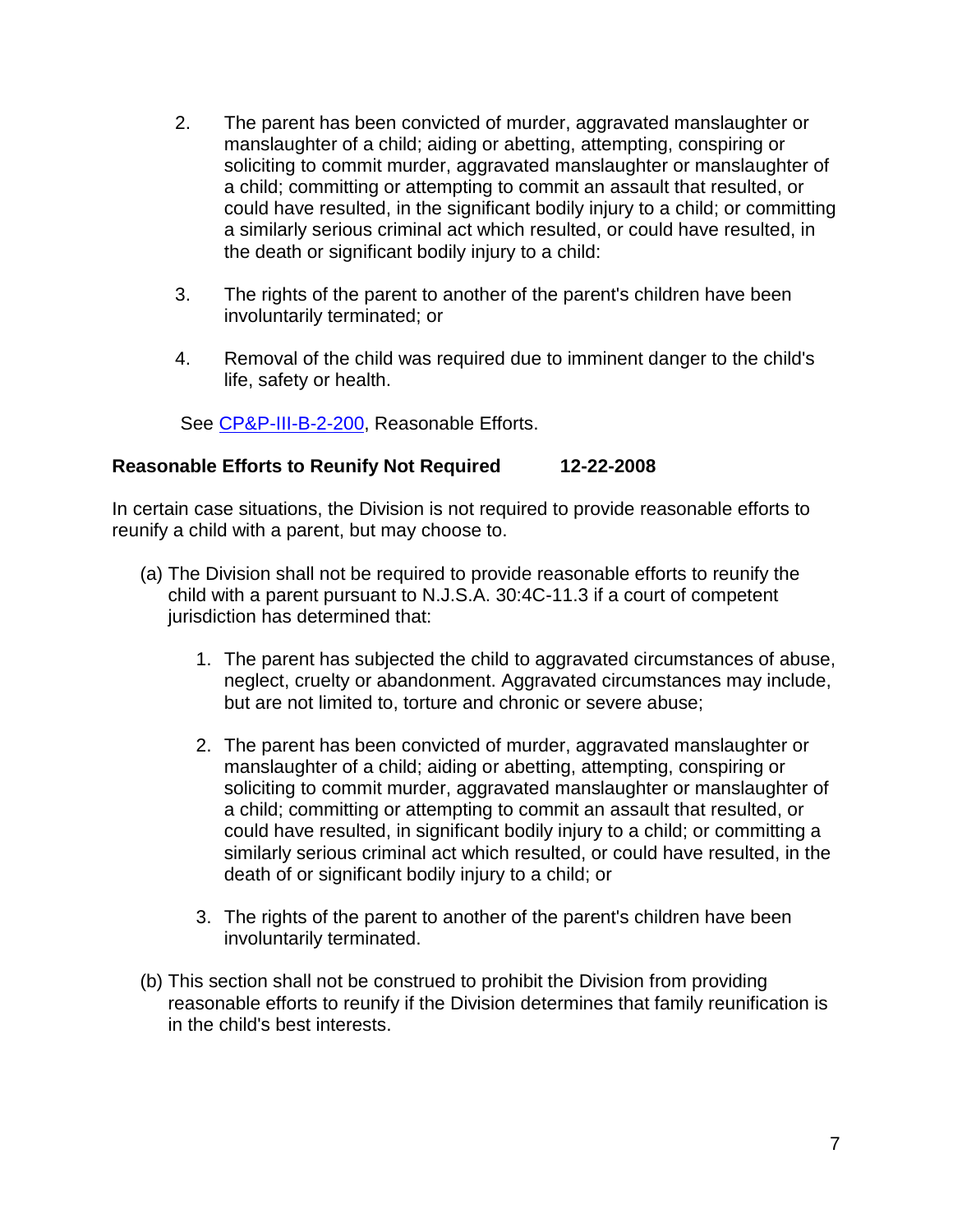- (c) When determining whether reasonable efforts are required to reunify the child with the parent, the health and safety of the child and the child's need for permanency shall be of paramount concern
- (d) The court shall hold a permanency hearing, pursuant to N.J.S.A. 30:4C-61.2, that provides review and approval by the court of the placement plan within 30 days after a determination that reasonable efforts to reunify the child with the parent are not required pursuant to N.J.S.A. 30:4C-11.3.

See [CP&P-III-B-2-200,](CPP-III-B-2-200_issuance.shtml) Reasonable Efforts.

### **New Jersey Compliance with Federal and State Laws 9-20-2004**

New Jersey provides for compliance with the federal requirements for reviews and the stipulations outlined in Overview of CP&P Regional Placement Review Process for Children in Out-of-Home Placement, below, through:

- Formal administrative reviews known as regional placement reviews.
- Court reviews and dispositions made under any one or more of the following:
	- The Child Placement Review Act
	- Permanency hearings held pursuant to N.J.S.A. 30:4C-61.2
	- Litigation initiated by CP&P under N.J.S.A. 30:4C-12 or 15a and N.J.S.A. 9:6-8.21 et seq.
	- Litigation initiated by others wherein the placement of a child is specifically disposed of

NOTE: The term regional placement review/conference as used throughout is synonymous with the term placement review as used in the italicized text.

### **Living Arrangements Subject to/Not Subject to Review 9-20-2004**

"Each child in the following living arrangements or circumstances is subject to a placement review. The Division shall notice the Family Court, under N.J.S.A. 30:4C-53, of these situations:

- 1. A child who has been placed voluntarily or non-voluntarily by the Division from his or her home, free or with maintenance provided by the Division; and
- 2. A child who has not been placed by the Division from his or her home but for whom the Division provides maintenance or provides permanency services."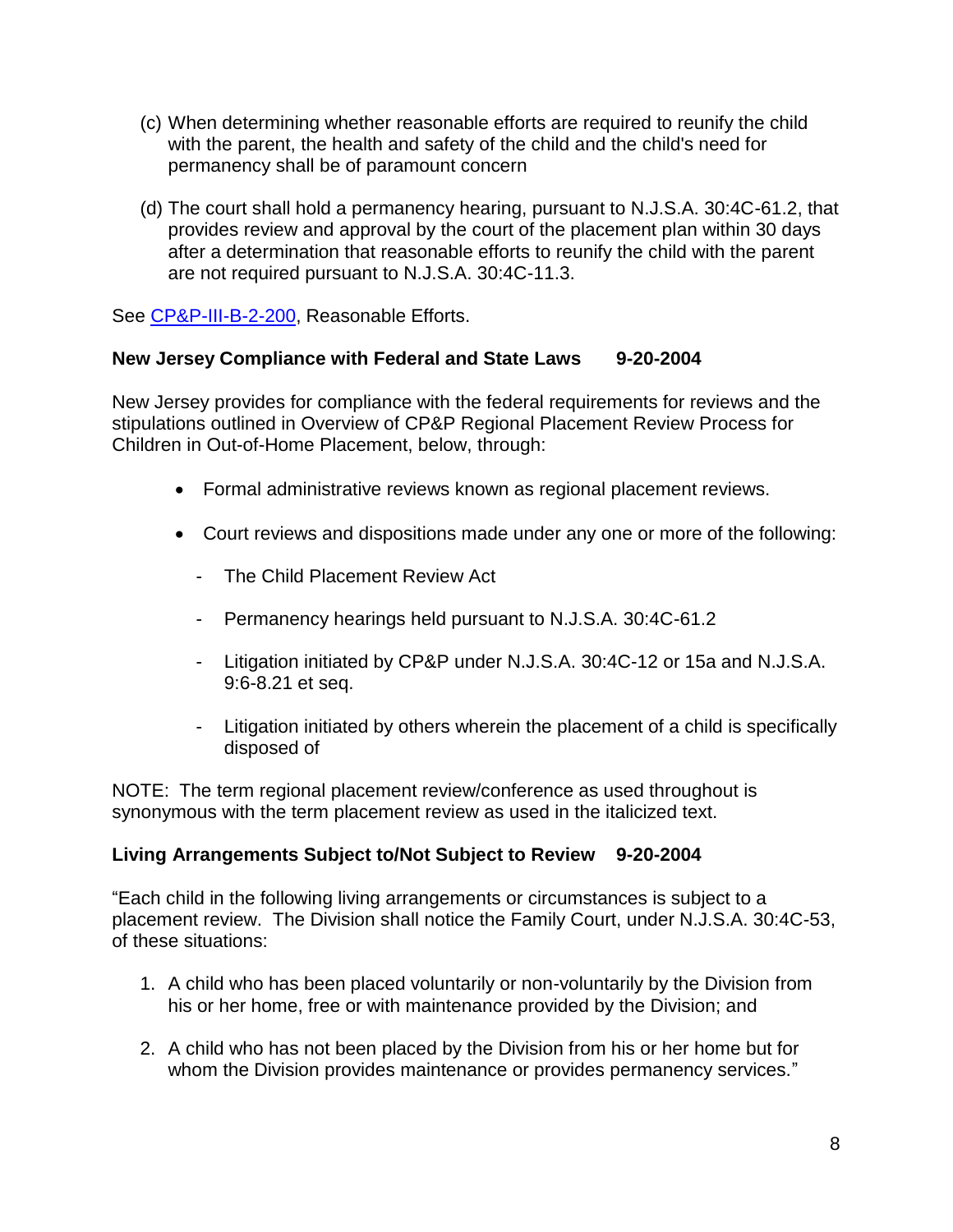### (N.J.A.C. 10:133H-3.10)

"Each child in the following living arrangements or circumstances is not subject to a placement review or review by the Child Placement Review Board. The Division shall not conduct a placement review or notice the Family Court as under N.J.S.A. 30:4C-53 of these situations:

- 1. A child who is residing with a relative or stepparent at the time of application or referral for services, whose parent made the arrangement, and for whom the Division does not provide maintenance or permanency services;
- 2. A child who has been ordered by the Family Court to be placed in a correctional facility, where the Division is not the child's legal guardian; and
- 3. A child who is placed in New Jersey by an out-of-State agency and that agency retains legal and financial responsibility for the child, with the Division providing courtesy supervision of the out-of-home placement or care provided by a relative. The Division provides a different type of review for a child in these circumstances in accordance with N.J.A.C. 10:133H-4."

(N.J.A.C. 10:133H-3.11)

When the court learns of a child's placement by an out-of-state agency and renders decision making in a particular case or placement category subject to review which is contrary to what has been outlined above, consult the DAG. Refer questions concerning living arrangements of children subject to review to the Division's Policy Development Unit.

Children from out-of-state in placement in New Jersey are reviewed every six months by Regional Reviewers or their designee at the regional conference. These placements are subject to administrative review only. The regional reviewer holds the first review six months after the Division's Interstate Services Unit approved the placement. See [CP&P-VIII-D-2-200.](CPP-VIII-D-2-200_issuance.shtml)

See DCF Service Dictionary and Data Definitions link on the NJS Desktop.

# **CP&P Jurisdiction for Regional Placement Conferences 1-13-95**

The CP&P office/region responsible for scheduling, arranging, and holding a regional placement conference is the child's office of supervision. Office of supervision is determined and governed according to the procedures outlined in [CP&P-II-C-1-200.](CPP-II-C-1-200_issuance.shtml) If the child's office of supervision changes, the office responsible for the placement conferences also changes.

### **Determining CPR County of Jurisdiction 1-13-95**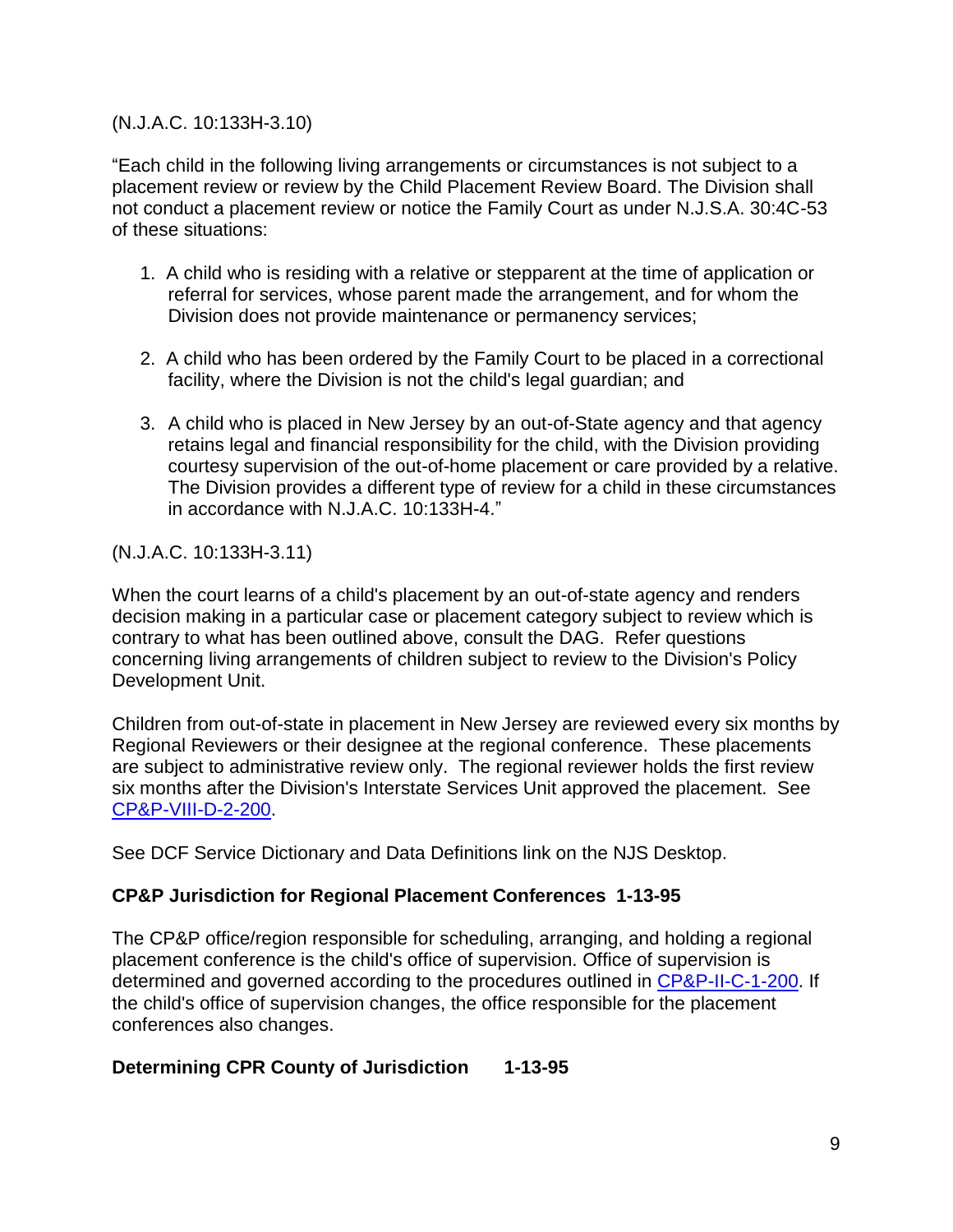The responsibility for reviewing the circumstances of a child's placement under the Child Placement Review Act lies with a review board in the child's county of CP&P supervision.

When a county has more than one review board, the CPR Coordinator for that county determines which board has jurisdiction.

When a child moves from one county to another and CP&P transfers the child's supervision to a Local Office in another catchment area/county, CP&P notifies the CPRB within 72 hours. The jurisdiction of the CPRB may be changed upon an order of the court. When a child under the supervision of an LO moves from a reviewable placement in one county to a reviewable placement in another, CP&P notifies the Board under whose jurisdiction the case has been heard.

The jurisdiction of the CPRB may be changed upon an order of the court.

When a child is moved from a reviewable living arrangement in New Jersey to a reviewable living arrangement out-of-state, and the out-of-State agency provides courtesy supervision for New Jersey, the review board in the child's county of CP&P supervision is responsible for the review of the child's placement. See [CP&P-VIII-D-2-](CPP-VIII-D-2-400_issuance.shtml) [400](CPP-VIII-D-2-400_issuance.shtml) for information regarding out-of-state placements and CPR.

If a child is placed in an adoptive home prior to the completion of the initial court review, that court shall retain jurisdiction to complete the review. See Adoption Placement Review by Child Placement Review Boards, below.

# **Termination of Board/Court Jurisdiction under Child Placement Review Act 9-20-2004**

- "(a) The Division shall notice the Family Court of the following circumstances and cease to provide information to the Child Placement Review Board unless otherwise ordered by the Family Court:
	- 1. When a child returns to his or her own home. See Return Home Review, below;
	- 2. When a child attains the age of 18. See Notification to the Review Board of the Attainment of the Age of Majority, below; or
	- 3. When the Division transfers the responsibility of a child's care to another agency or otherwise terminates its services.
- (b) The Division may continue to hold a placement review at the discretion of the office manager in the above-cited situations if the Division continues services or monitoring of the case.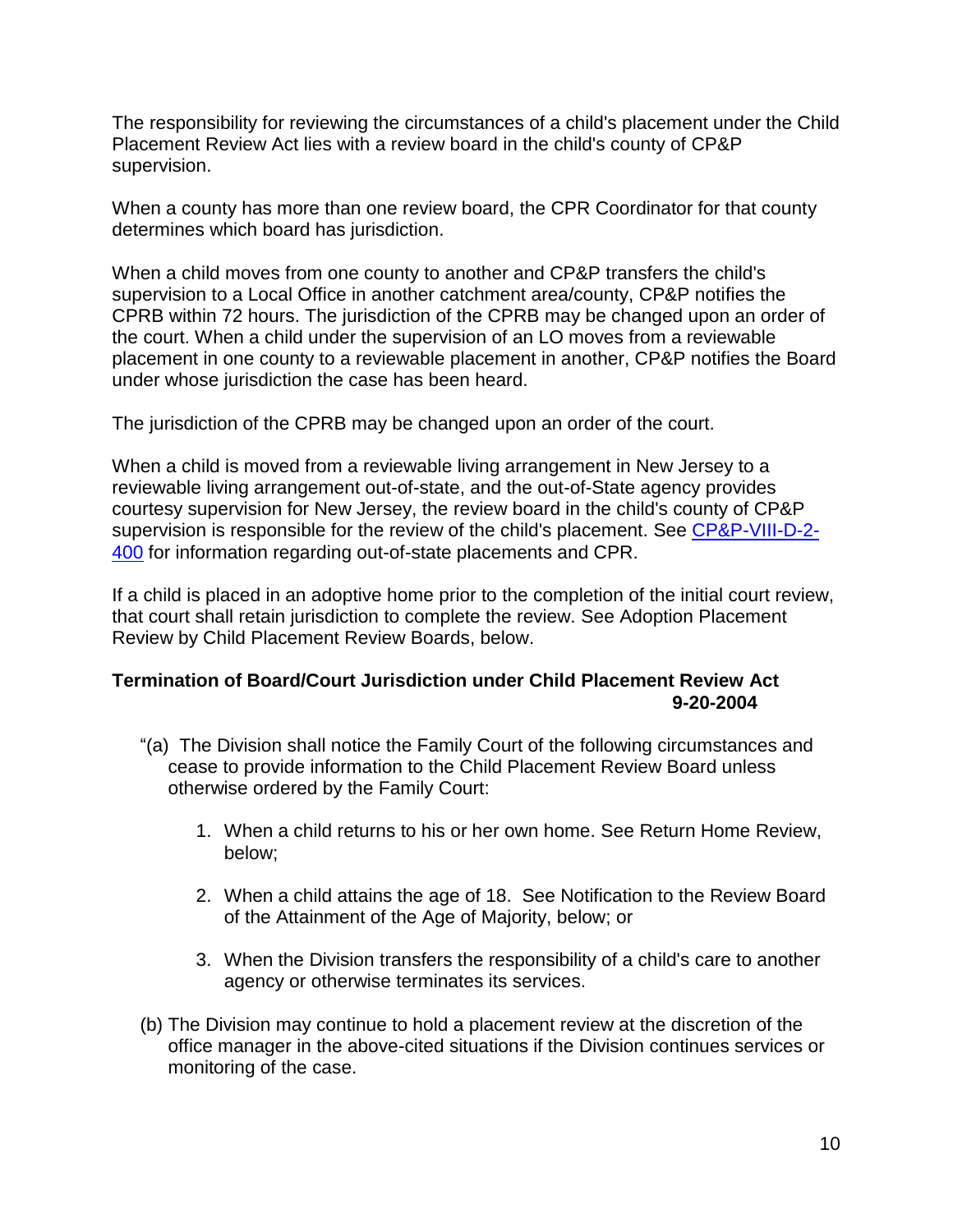- (c) The Division shall provide notice but no further information to the Child Placement Review Board when:
	- 1. The child is adopted and the final judgment of adoption is entered by the Family Court;
	- 2. The child enters the armed forces;
	- 3. The child marries; or
	- 4. The child dies.

(N.J.A.C. 10:133H-3.12)

CP&P must notify the CPRB of the above using CP&P Form [18-35.](CPP-X-A-1-18.35_issuance.shtml)

### **Overview of CP&P Regional Placement Review Process for Children in Out-of-Home Placement 3-25-2005**

- (a) "At least once every six months, the Division shall:
	- 1. Conduct a placement review in accordance with N.J.A.C. 10:133H-3.7;

[Note: the Division holds its first regional placement conference by the fifth month of the child's placement]

- 2. Participate in a review by the Child Placement Review Board pursuant to N.J.S.A. 30:4C-50 et seq. and N.J.A.C. 10:133H-3.8; or
- 3. Participate in another professional case review in accordance with (b) below.
- (b) Another professional case review, including, but not limited to, a Case Assessment Resource Team review, a meeting to develop or revise a child's treatment plan in accordance with N.J.A.C. 10:127-6.1 or 10:128-6.1, or a court hearing, may substitute for the placement review only when:
	- 1. The review is held during the required time frame in accordance with (a) above;
	- 2. The same people receive prior written notice of the review in accordance with N.J.A.C. 10:133H-3.6(a); and
	- 3. The purpose of the review is the same as that of a placement review conducted in accordance with N.J.A.C. 10:133H-3.3."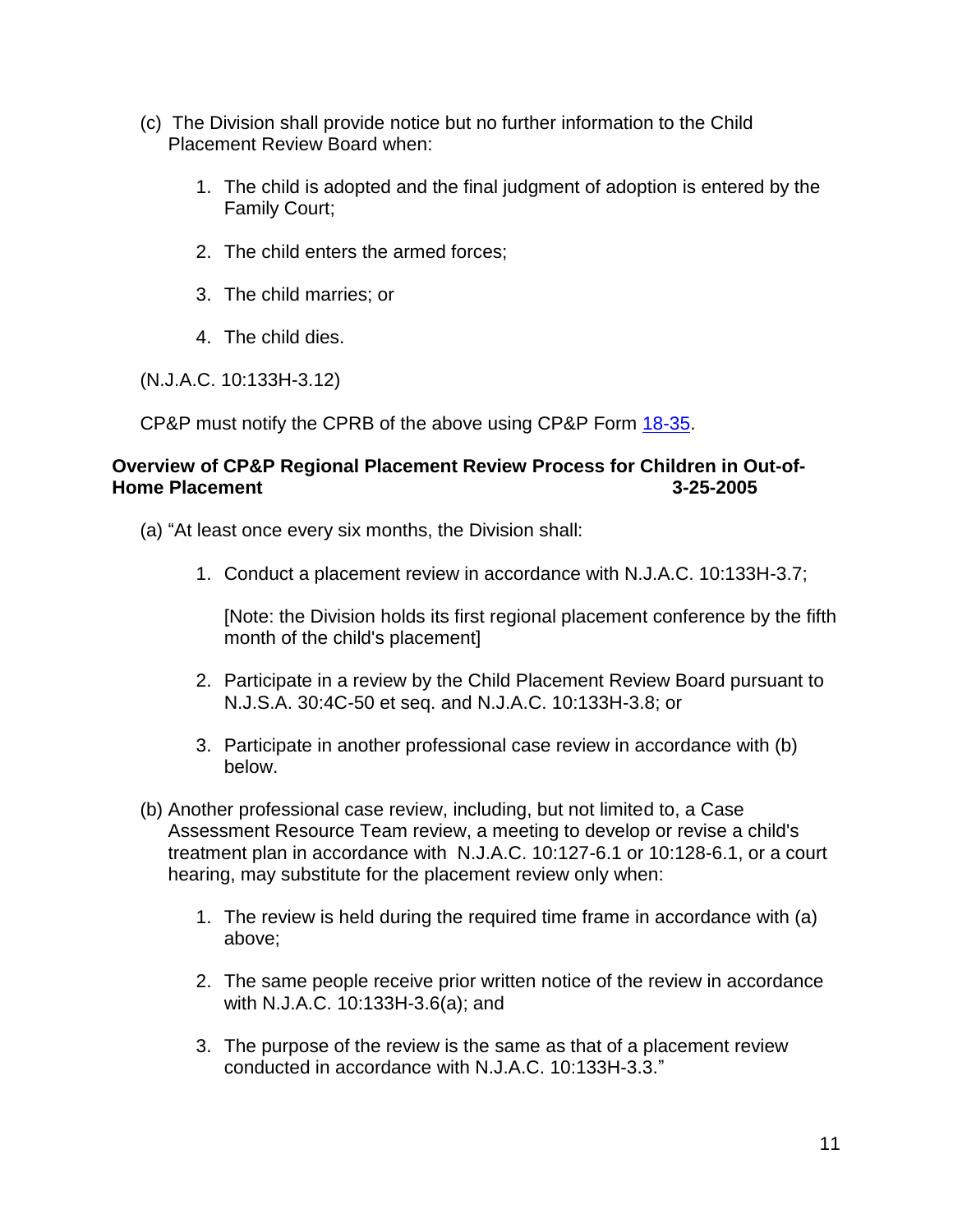### (N.J.A.C. 10:133H-3.5)

For out-of-state children residing in placement in New Jersey, the regional placement conference is held by the Regional Reviewer (or his designee) responsible for the LO which is providing courtesy supervision. See [CP&P-VIII-D-2-200.](CPP-VIII-D-2-200_issuance.shtml)

#### **Overview of the Process for the Court Review of Children in Out-of-Home Placement under N.J.S.A. 30:4C-50 et seq. 2-6-2006**

Within five calendar days of a child's out-of-home placement, as authorized by a court order under Title 9, 30, or 2A; a parent's consent to residential placement (documented by signing a Residential Placement Agreement, CP&P Form [25-59\);](CPP-X-A-1-25.59_issuance.shtml) a parent's consent to independent living (documented by signing a Consent to Independent Living, CP&P Form [10-8\),](CPP-X-A-1-10.8_issuance.shtml) CP&P files a petition with the Family Court (CP&P Form [5-47,](CPP-X-A-1-5.47_issuance.shtml) Notice of Placement).

Within 15 days of receipt of the petition, the judge issues an order. See Initial Court Review of Placement by Parental Consent, below. A copy of the order is sent to CP&P.

Within 45 days of the placement, the Child Placement Review Board holds a formal review of the circumstances surrounding the child's placement and completes the review within 15 days.

Within ten days after the board review, its recommendations regarding the case are submitted to the Family Court. See Board Recommendations, below.

Within 21 days of receipt, the court reviews the board's recommendations and issues an order regarding the placement or schedules a summary hearing. See Review of Board Recommendations, below.

By the 11th month of the child's placement, the review board holds its annual review. In certain cases, after the board completes its review, a judge makes a judicial determination that includes reasonable efforts to implement or finalize a permanent plan, thereby allowing this review to fulfill the Federal legal requirements for a permanency hearing. When there is a child abuse/neglect case (FN docket number) or a termination of parental rights case (FG docket number) before the court, the board's annual review will not be the permanency hearing. The court convenes the permanency hearing and the board provides information from its annual review to the court.

If the board review is meeting the Federal and State requirements for a permanency hearing, the Child Placement Review Order will be clearly identified as the "Permanency Order."

The court again reviews the board's recommendations within 21 days of receipt, and issues an order regarding the placement or schedules a summary hearing. See Review of Board Recommendations, below.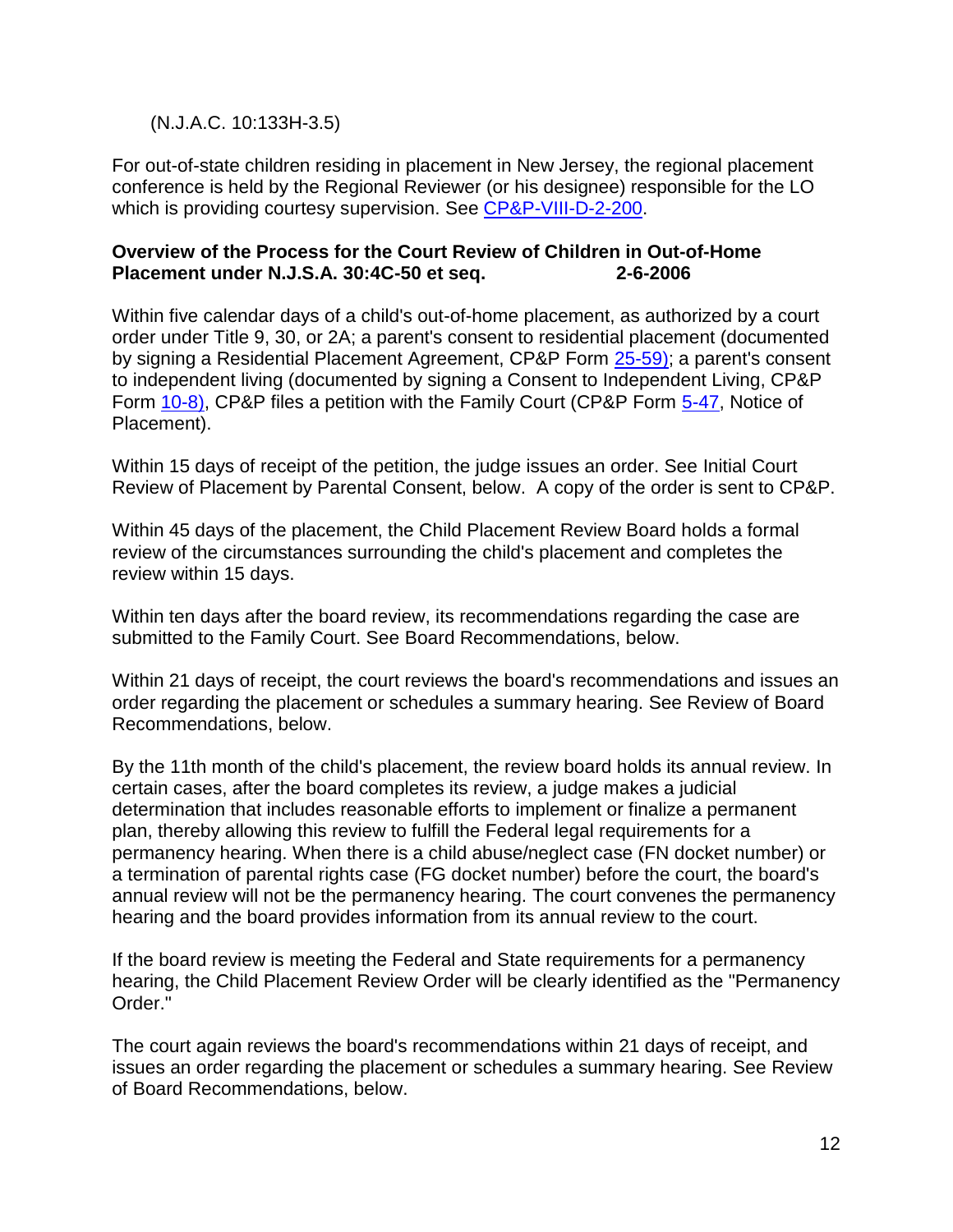# **CP&P/CPRB Reciprocal Attendance 9-20-2004**

CP&P Workers or other appropriate CP&P staff and CPRB members are encouraged to attend each other's reviews. Reciprocal attendance is not mandatory at each board review or placement conference. However, reciprocal attendance increases communication and thereby affords the opportunity for improved case planning and advocacy.

The CPRB can require CP&P Workers or other appropriate CP&P staff to attend their review if current information/paperwork is not provided to the Board in a timely manner.

### **CP&P/CPRB Roles During Reviews 10-12-94**

The Worker's/CP&P staff role at the board review is to provide clarification and explanation about the child's placement, and progress being made by all involved parties toward stated goals. The Worker may also request that actions be recommended or taken or information be gathered during the review which can support and facilitate case progress toward the goal. For example, the Worker might request the review board to use its influence to motivate the client where the client has been unresponsive to the Worker's suggestions; or the review board might be requested to aid in mobilizing a community resource to provide a service to the client.

The CPRB member's role at the regional placement conference is not that of the third party. His attendance enhances the regional placement conference when he acts as a resource for information about the case, about the views and concerns of the board and court, about resources in the community. By attending the regional placement conference, the board member is able to gather information relevant to the child's placement and case progress toward the stated goal for the board and the court.

### **CP&P/CPRB Automatic Invitation 2-10-2003**

Invitations to CP&P and CPRB to attend board reviews and regional placement conferences are open to each other and accomplished automatically through a computer print-out which lists the children who are due to have their placements reviewed. CP&P Information Technology (IT) provides a copy of the print-out to the CPR Coordinator in each county.

When the Worker or CPRB member will be attending, the responsibility to notify the reviewing body of interest in attending lies with the attendee.

In preparation for the board review, or regional placement conference notification of interest in attending should include any issues of concern, e.g., questions about progress toward case goals, questions about the services being provided or request for advocacy. The name and telephone number of the attendee for scheduling and rescheduling purposes should also be provided.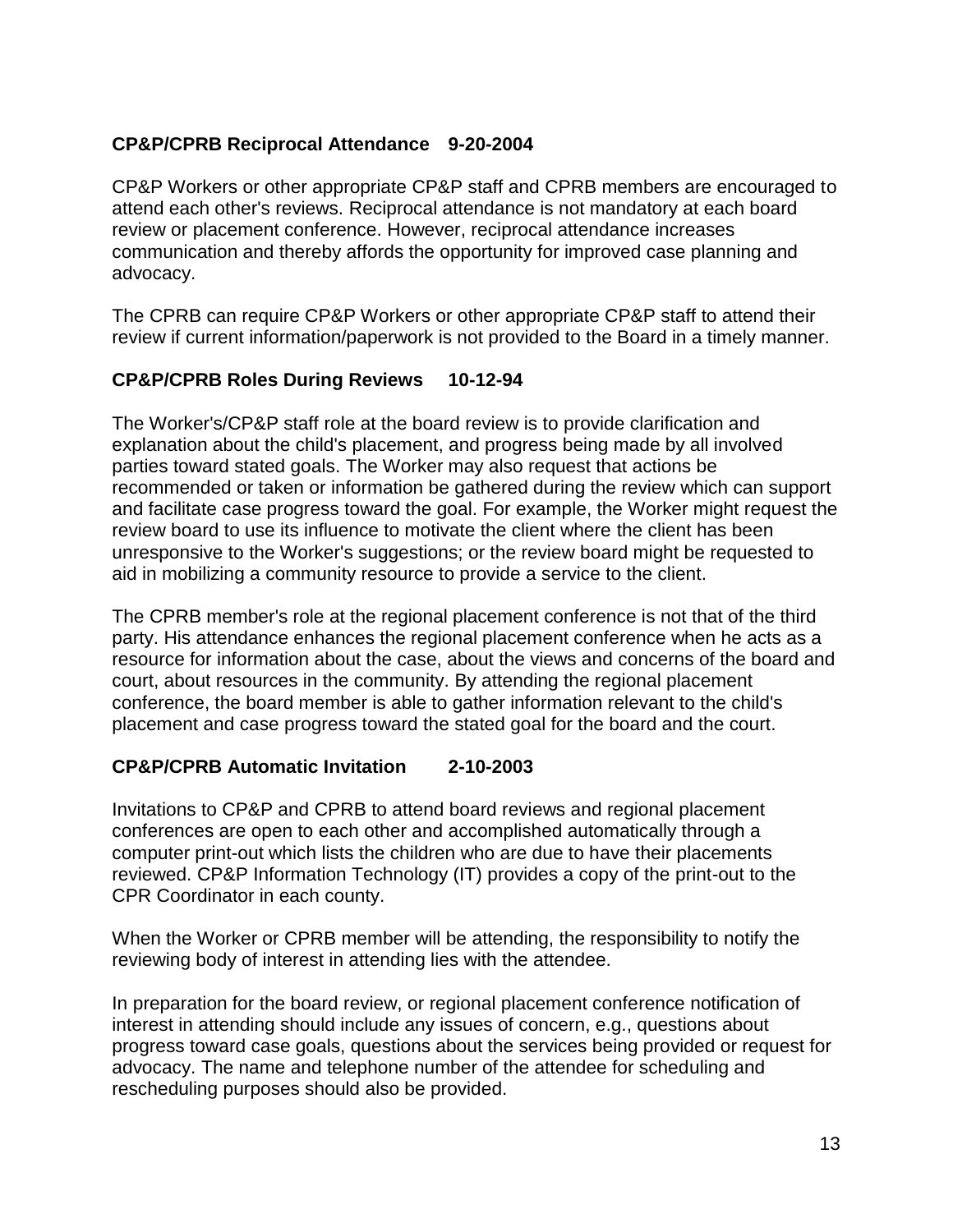To notify the person requesting to attend of the specific date and time of the board review, or regional placement conference, CP&P/CPRB sends him a copy of the notice to the parent  $(A.O.C. LR-39 or CP&P Form  $5-20$ ).$ 

There are times when the attendance of a Worker or a CPRB member is essential to the review. That person's presence may be specifically requested. CP&P staff attend CPRB reviews when requested to appear. For a dual management case, the Workers for the child and parents attend the CPR review voluntarily when possible. Either Worker attends when requested to do so by the CPRB. Attendance is mandatory when subpoenaed.

There are times when the presence of a Worker or a CPRB member would be counterproductive to the purpose of a particular part of a review. In such instances, the person may be excused from the proceedings at that time with an explanation.

Specific requests for attendance and exclusion are honored whenever possible.

In cases under dual management between Local Offices, both Workers attend if requested. Otherwise, the LO Worker supervising the child attends the review and obtains all necessary information from the LO Worker supervising the parent(s), or who has the litigation responsibility, prior to the review.

### **Parent Participation 9-20-2004**

At the time of a child's placement, the CP&P Worker tells the parents about the CPRB reviews, court reviews, permanency hearings and CP&P regional placement conferences. The information shared includes the purpose, scheduling, who may participate, and that they will have an opportunity to review and discuss with those present the conditions that necessitated placement and the plan for return home or other permanent plan. The parent is told that information provided to CP&P and to the CPRB will be made known to the court and that he may request a hearing before the judge to make his case in person.

CP&P has the responsibility to insure that each parent has the opportunity to exercise his rights and responsibilities toward the child who has been placed in temporary substitute care. As part of that process, parent participation at the CPRB review and CP&P regional placement conferences is essential for sound planning and thorough assessment of case progress. Parents are given a copy of CP&P Form [18-33,](CPP-X-A-1-18.33_issuance.shtml) A Guide for Parents: When Your Child is in Foster Care. See CP&P Form [18-33.](CPP-X-A-1-18.33_issuance.shtml)

Every effort is made to have the parents attend the scheduled review. Regional placement conferences may be held in the parents' home, or after hours. It may be necessary for the Worker of the parents to arrange for transportation or provide the parents with transportation to the site of the review.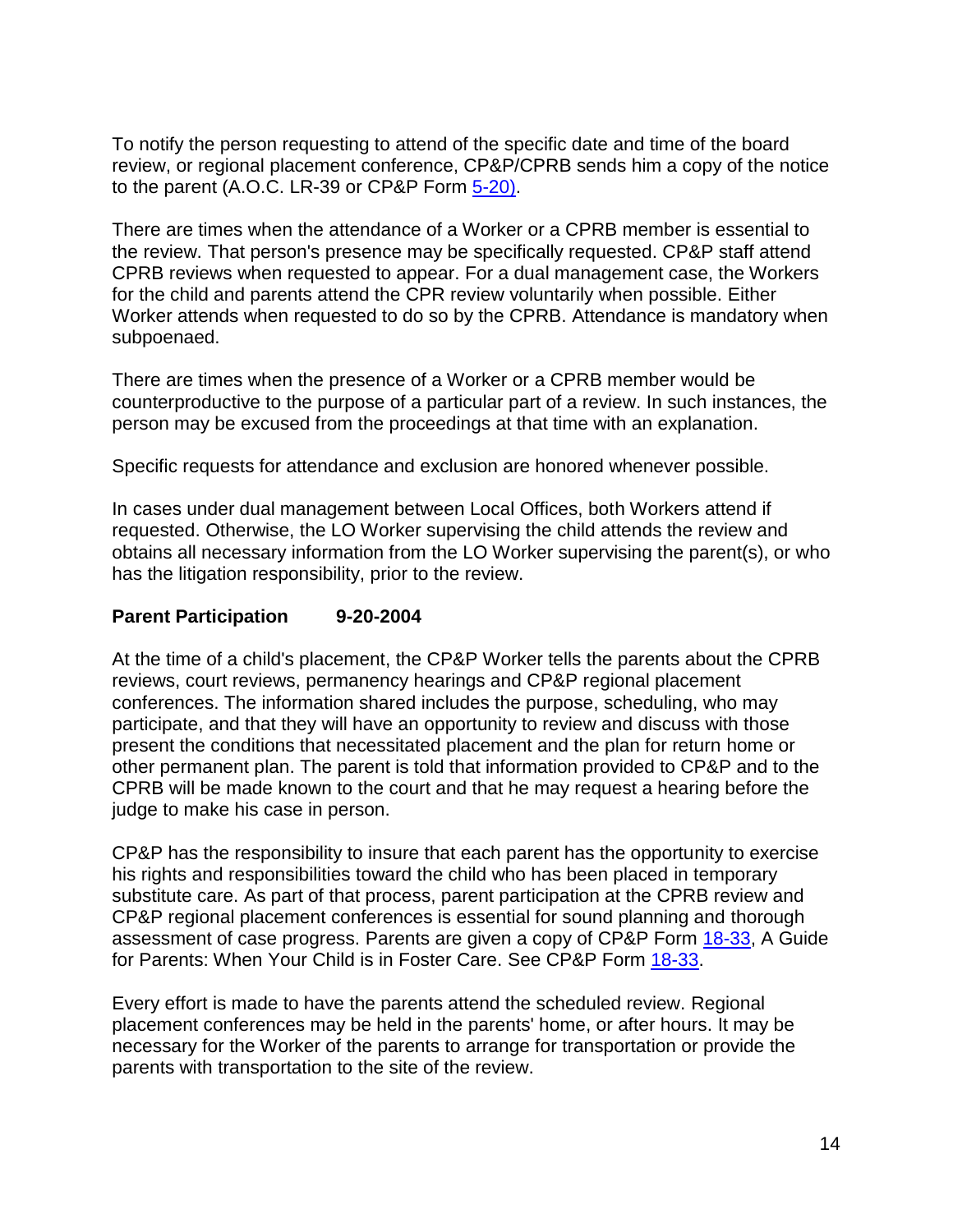If the parents are unable, refuse, fail to appear or decline to attend the review, the Worker shares with them the issues that were reviewed. This discussion takes place within thirty days following the review during a face-to-face contact and is confirmed in writing by providing the parent with a copy of the case plan, CP&P 26-81, Case Plan section only.

If the parents are missing, the Worker documents on the CP&P Form [26-81](CPP-X-A-1-26.81ab_issuance.shtml) all efforts to search for and locate the parents. See [CP&P-III-B-2-100.](CPP-III-B-2-100_issuance.shtml)

If needed, and after all other resources have been explored, the parents may be reimbursed for their transportation to the review. See [CP&P-IX-F-1-300.](CPP-IX-F-1-300_issuance.shtml)

# **Child Participation During CP&P Regional Placement Conferences 9-20-2004**

Children three years of age or older are invited to attend regional placement conferences. The child's participation provides insight into case planning, assessment and case goal selection. Children are encouraged to share their feelings and perceptions about placement as well as their future. Children under the age of three years may attend whenever attendance would not be detrimental to the child. The older child is expected to attend the regional placement conference and provisions are made for his/her attendance whenever one or more of the following conditions exists:

- The child is 14 years or older
- The goal for the child is Independent Living
- The child is in an independent living arrangement
- The child expresses an interest or requests to attend
- The child's specific circumstances or input may directly affect the achievement of the stated case goal or plan

The regional placement conference is used as an opportunity to involve the child during the case planning assessment process (if age appropriate). Efforts are made to engage the child in age appropriate case activities whenever possible (i.e., voluntary participation in counseling, academic or future job preparation, self-sufficiency skills, training, etc.)

Like all children in placement who meet the above criteria, children from out-of-state in placement in New Jersey are encouraged to attend and participate in the regional placement conference.

Participation by the child during the review is recorded on the case plan, CP&P Form [26-81,](CPP-X-A-1-26.81ab_issuance.shtml) and incorporated into the goal and case activities to be completed.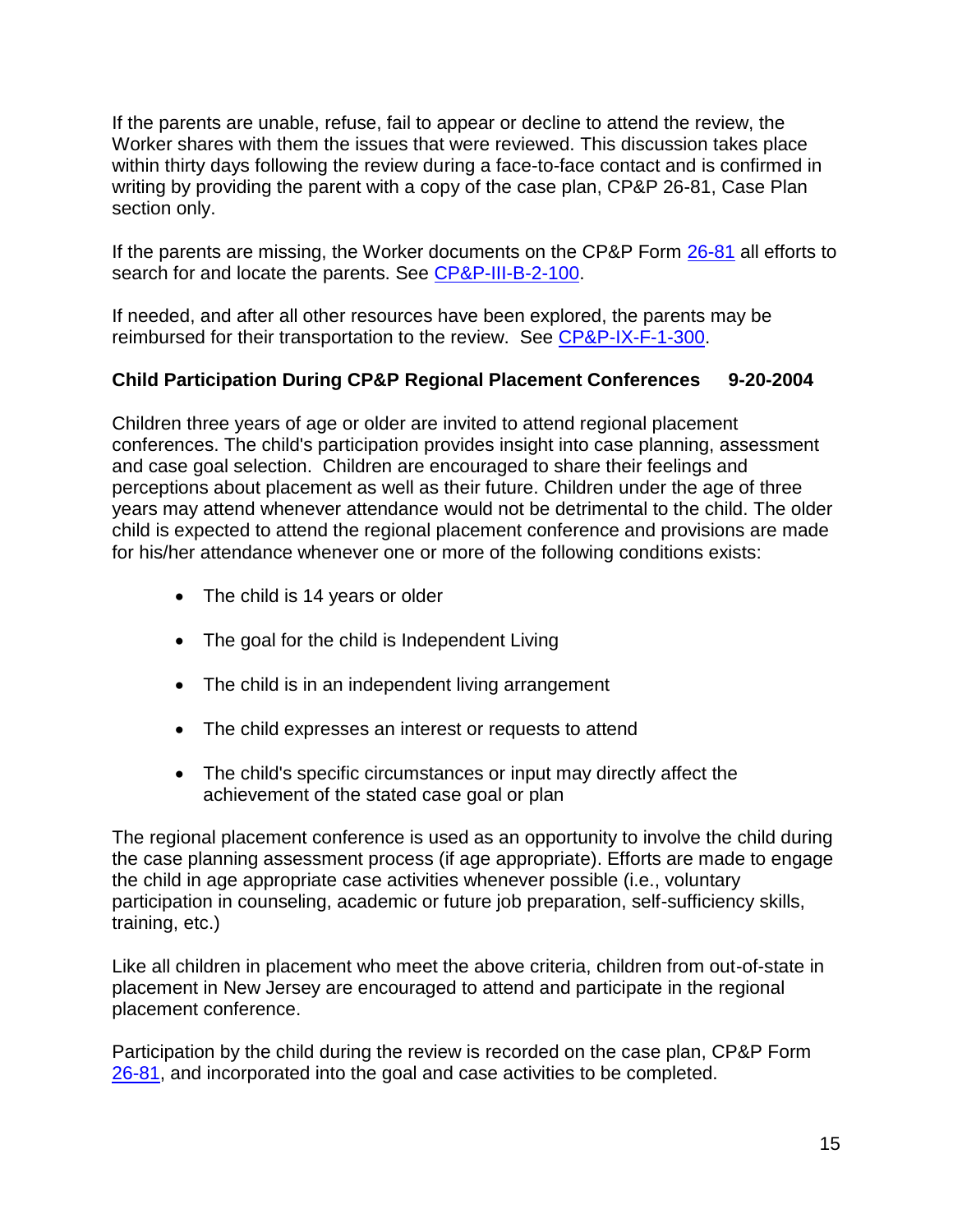### **Notice of CP&P Placement Conference/Regional Placement Review 4-28-2008**

#### **In accordance with N.J.A.C. 10:133H-3.6**:

- (a) "The Division shall provide adequate prior written notice of the date, time and location of the placement review to each of the following, if applicable:
	- 1. The parent
	- 2. The out-of-home placement provider or relative providing care for the child
	- 3. The child, if age appropriate
	- 4. Legal counsel for the child, the parent and the Division
	- 5. The Child Placement Review Board
	- 6. The Case Assessment Resource Team Coordinator" [or Care Management Organization worker] and
	- 7. The Native American Indian Tribe (if applicable) -- In accordance with the provisions of the federal Indian Child Welfare Act, for Native American Indian children who are members of or eligible to become members of an Indian tribe, the tribe is notified of all court proceedings and invited to participate as a full party to the proceedings. See [CP&P-II-C-2-700,](CPP-II-C-2-700_issuance.shtml) Requirements when Removing a Native American Indian Child.
- (b) "In addition to those persons cited in (a) above, the Division may provide prior written notice of the date, time and location of the placement review to another person(s) or professional(s) providing care or services to the child or parent beyond those services provided by the Division.
- (c) The out-of-home placement provider or relative providing care for the child shall have the opportunity to be heard at the placement review. Each other person invited to the placement review shall be entitled to attend and participate in the placement review to the extent deemed appropriate by the Division and in concert with the consent of the parent.
- (d) In the absence of personal attendance, each invited person may submit information in writing to the Division concerning the case goal and case plan for the child."

When the child's caregiver is a resource family parent, the caregiver receives written notice of their right to be heard at the review in accordance with P.L. 2007, c.228.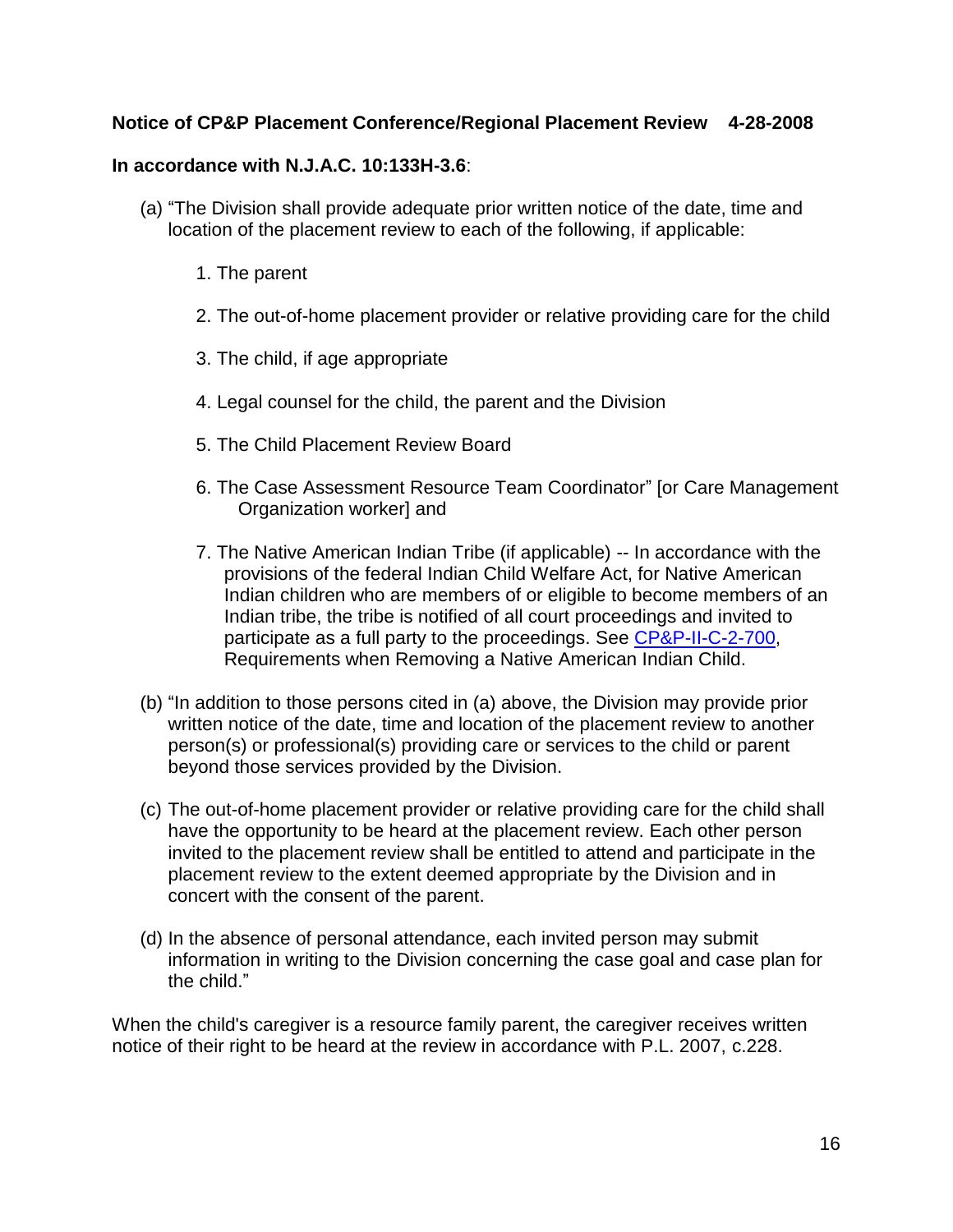**For children from out-of-state in out-of-home placement in New Jersey**, the sending state is notified of the regional review, and a representative from the agency (e.g., the child's Worker, Social Worker, etc.) is encouraged to attend, if possible (if the sending state is contiguous to or a reasonable distance from New Jersey). When attendance is not possible, the child's CP&P Worker encourages a representative from the sending state to forward written information to CP&P in advance of the regional review, or to contact CP&P, by telephone, to discuss the child's case plan, case goal and service assessment during the regional review. The Department's Interstate Services Unit is also notified of the scheduling of the regional review.

**Resource family parents are encouraged to participate in placement reviews** since they are able to provide information helpful to making and/or implementing the case plan. See CP&P Form [5-20a.](CPP-X-A-1-5.20a_issuance.shtml) Resource family parents of children from out-of-state who are in placement in New Jersey are likewise encouraged to participate in regional placement conferences.

Consideration is given to the parents' concerns and wishes when inviting others to the regional placement conference.

# **Third Party Representative 9-20-2004**

To ensure objectivity, Section 475 (6) of Title IV-E of the Social Security Act stipulates that the review be conducted by a panel of appropriate persons at least one of whom (third party representative) is not responsible for the case management of, or the delivery of services to, either the child or the parents who are the subject of the review.

"Division representatives who participate in the Division placement review shall include the designated Division representative who conducts the placement review, the Division representative having direct service responsibility for the child, and that Division representative's supervisor. The Division representative for the parent of the child being reviewed and for each of the child's siblings shall also be present at the placement review or submit information about the parent's or sibling's situation or circumstances to the Division representative conducting the placement review." (N.J.A.C. 10:133H-3.7(b))

The Regional Reviewer (or his designee) acts as the third party during regional placement conferences. If someone substitutes for the Regional Reviewer as the third party, that person may not be the Worker assigned to the case, his immediate supervisor, or the Casework Supervisor responsible for the unit. The Office Manager may not be the third party if he supervises the unit directly or if he was previously involved in reviewing/approving the plan. The third party may not be the CPRB member.

In addition, the third party must:

• Have knowledge and skill in the area of permanency planning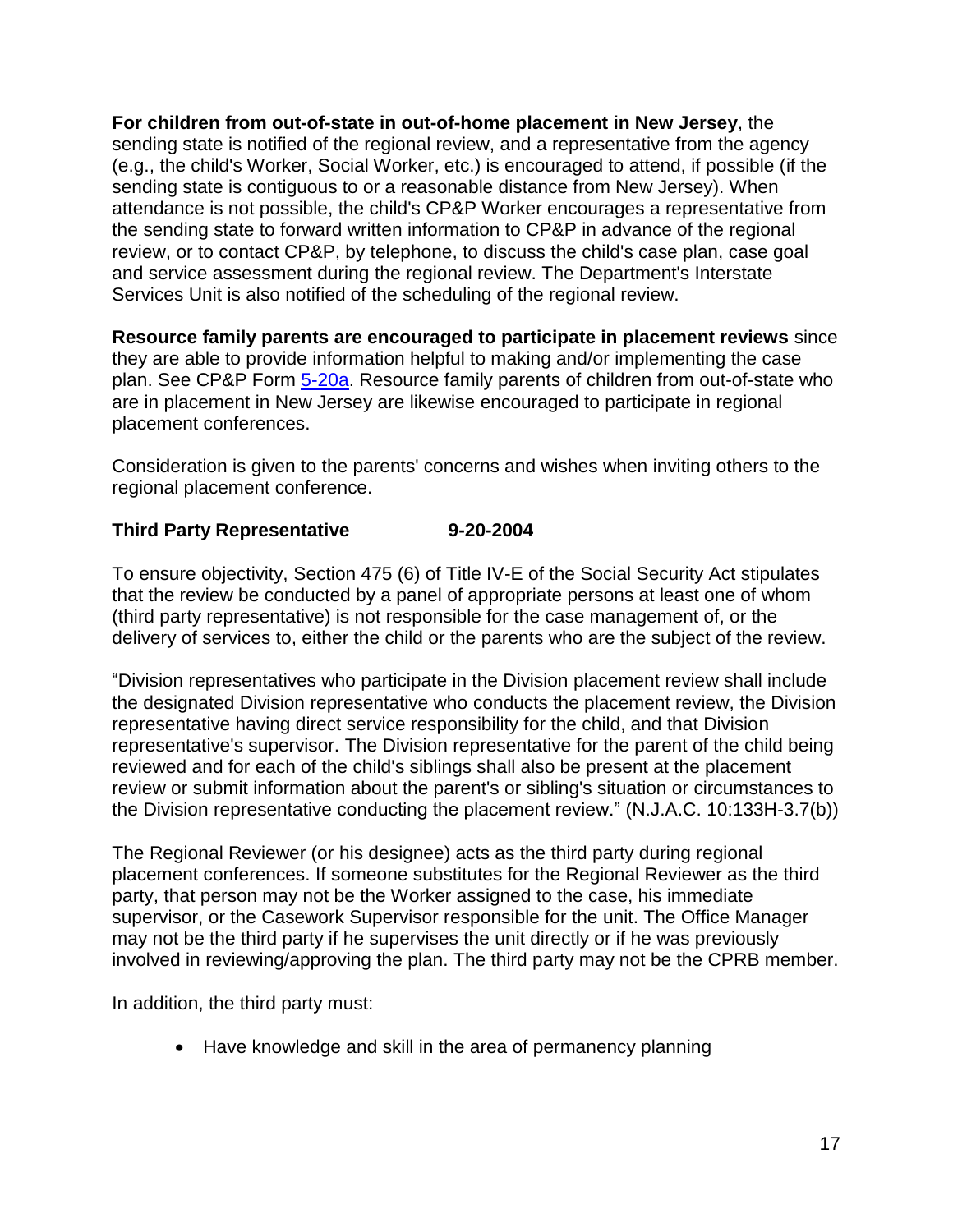- Have an understanding of the state and federal legislation regarding placement review
- Be able to document the discussion and outcome of the review, or ensure appropriate documentation

At the regional placement conference the Regional Reviewer serves as an independent and objective consultant to all parties regardless of his organizational title. In order to perform this role, the third party must:

- Conduct and take an active role in facilitating the review
- Hear the facts of the case as presented by all parties
- Ask questions for clarification and to ensure all aspects of the case are reviewed and all options considered
- Independently evaluate the facts and circumstances of the case
- Offer suggestions concerning the development and implementation of an appropriate case plan
- During the conference document or review the documentation of the review to ensure it is accurate and appropriate
- Raise concerns to the Office Manager about cases that do not seem to be moving appropriately toward permanency

Of particular concern to the Regional Reviewer (or his designee) is whether the out-ofhome placement should continue. To this end the Division representatives, including the Regional Reviewer shall consider and determine the following:

1. "The safety of the child;

2. Whether the circumstances and reasons originally necessitating the out-of-home placement or care provided by a relative of the child continue to exist or if additional or different circumstances have occurred which support continued out-of-home placement or care provided by a relative;

3. Whether the Division in the provision of services has made reasonable efforts to return the child home and the failure to achieve that return home is not due to a lack of appropriate Division services or actions, as specified in the case plan, see N.J.A.C. 10:133D-1;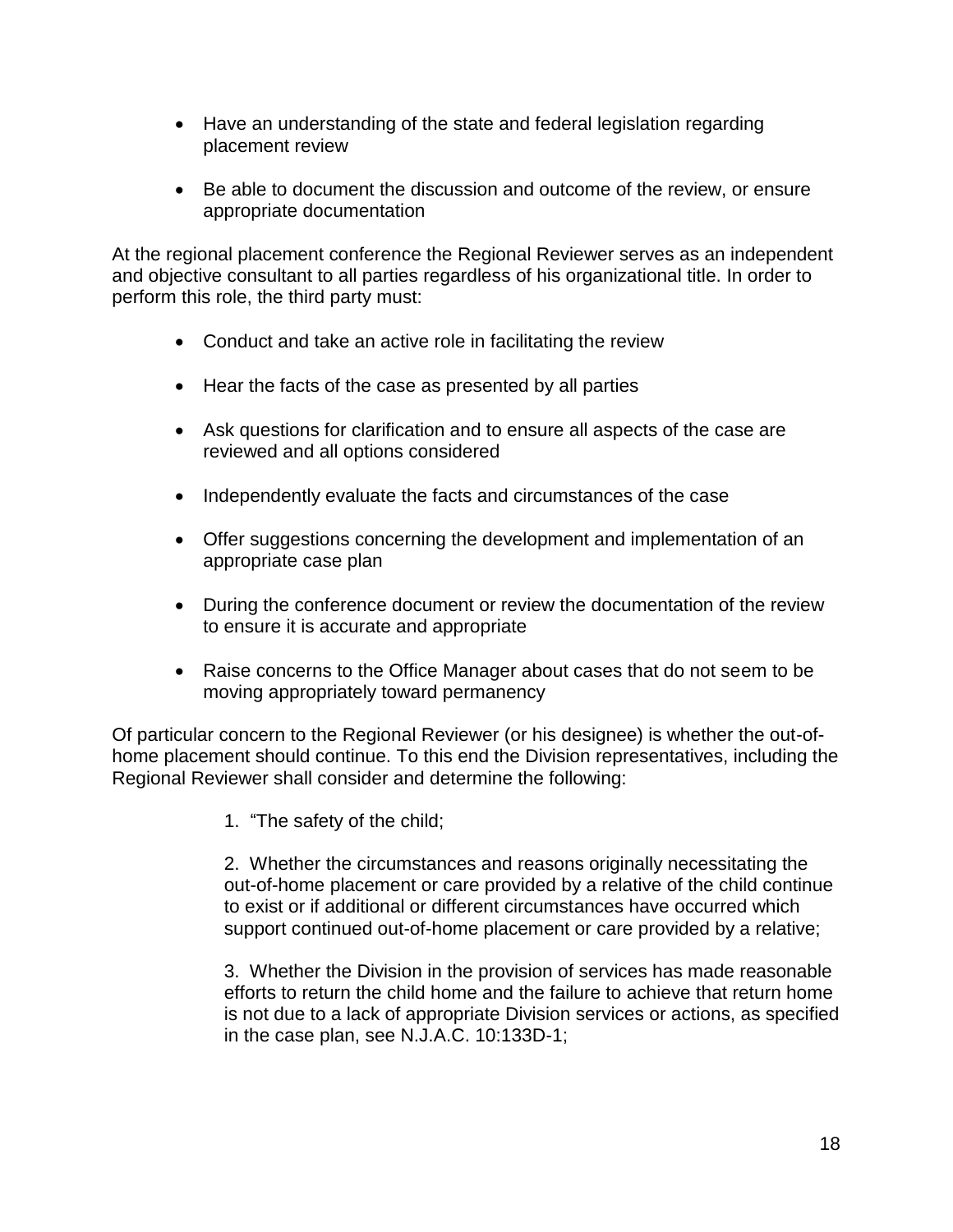4. Whether the Division has provided ample opportunity for visitation between the child and parent, siblings and relatives, so as to maintain the parent-child and family relationships;

5. Whether continued out-of-home placement or care provided by a relative serves the best interest of the child;

6. Whether a less or more restrictive out-of-home placement would better meet the child's needs;

7. Whether an out-of-home placement or care provided by a relative in closer proximity to the child's family is available and if it would better serve the child's needs; and

8. Whether the child should be placed with any of his or her siblings and what efforts have been made to place siblings together."

(N.J.A.C. 10:133H-3.4(a))

Suggestions or opinions offered by the Regional Reviewer are seriously considered by all present in formulating the case plan.

# **Convening and Conducting Placement Conferences 3-21-2005**

The Regional Reviewer assigned to the child's office of supervision convenes and conducts the regional placement conferences. For out-of-state children residing in placement in New Jersey, the regional conference is held by the Regional Reviewer responsible for the LO which is providing courtesy supervision. The Regional Reviewer (or his designee) is responsible for assuring that all relevant issues are openly discussed and a sound case plan developed or reaffirmed for each child in placement being reviewed.

(a) "The purpose of a placement review shall be to determine:

- 1. The safety of the child;
- 2. Whether the out-of-home placement or care provided by the relative should continue, consistent with the provisions of N.J.A.C. 10:133H-3.4. See Third Party Representative, above;
- 3. If reasonable efforts to reunify are not required when a court has made a determination pursuant to N.J.S.A. 30:4C-11.3;
- 4. The extent of compliance with the case plan and the extent of progress made toward alleviating or mitigating the causes which necessitate placement;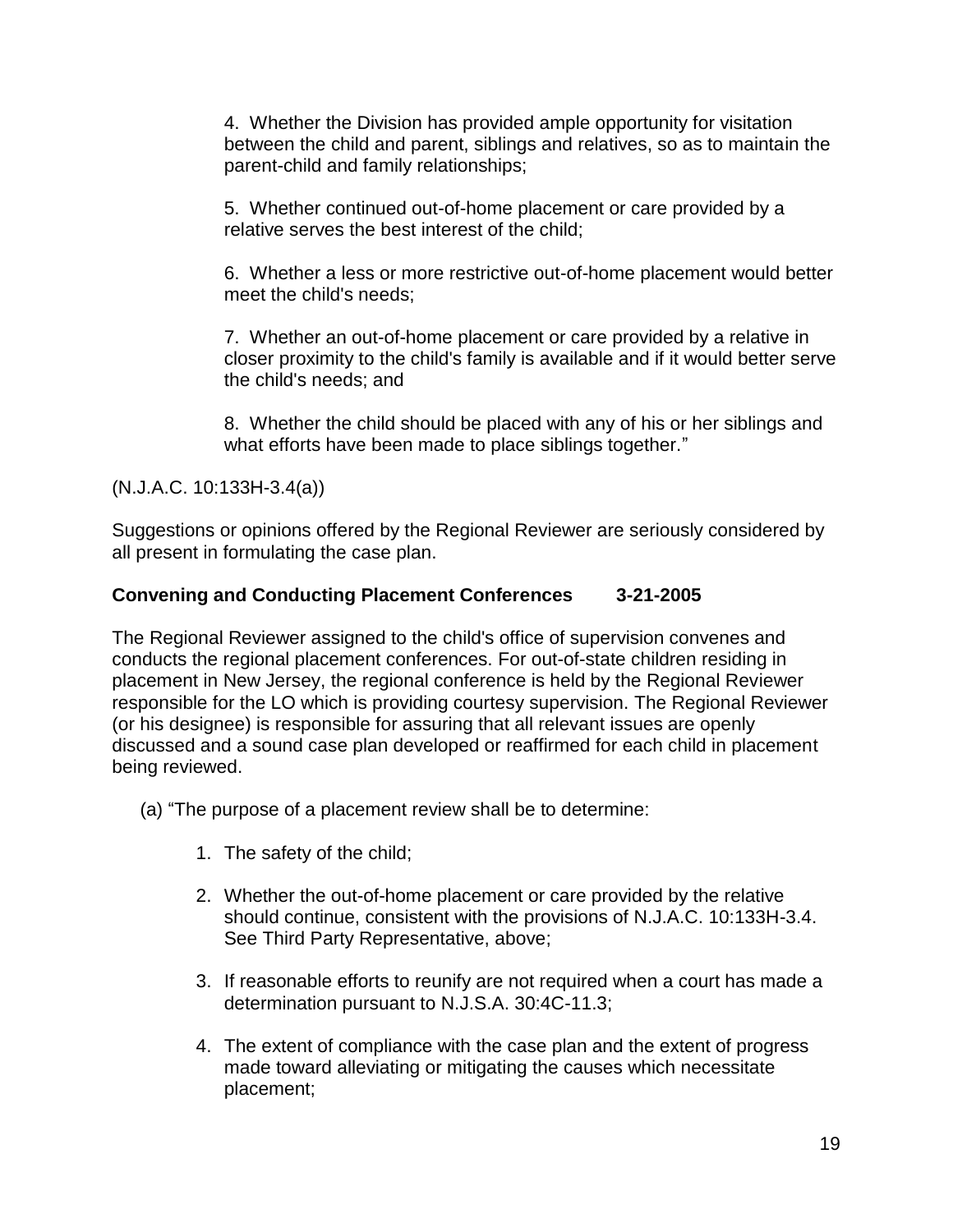- 5. Whether the placement plan required by N.J.S.A. 30:4C-55 is appropriate or should be revised, including specifically:
	- i. Whether the case goal is still appropriate or should be modified. See [CP&P-III-B-4-400;](CPP-III-B-4-400_issuance.shtml)
	- ii. Whether the intermediate objectives relating to the case goal are appropriate or should be modified;
	- iii. Whether the statement of the duties and responsibilities of the Division, the parent, the out-of-home placement provider or relative providing care for the child, and the child, if age appropriate, including the services to be provided by the Division to the child, the parent, and the out-of-home placement provider or relative providing care for the child, should be modified;
	- iv. Whether the Division has made reasonable efforts to return the child home, including the provision of visitation in accordance with the applicable law unless (a)3 above applies;
	- v. Whether the Division has made reasonable efforts to locate family members who may be willing and able to care for the child; and
	- vi. Whether the continued out-of-home placement or care provided by a relative of the child is appropriate and in the best interest of the child.
- 6. A likely date by which the child can safely be returned home or, if the child cannot be returned home, placed for adoption or kinship legal guardianship or in another permanent living arrangement; and
- 7. Whether to prepare for a permanency hearing, pursuant to 42 U.S.C. § 675(5)(C)."

(N.J.A.C. 10:133H-3.3(a))

It is the responsibility of the Placement Review Coordinator and Regional Reviewer to assure that regional placement conferences are held according to the required time frames so that there is no more than six months between regional placement conferences and CPRB reviews and that regional placement conferences allow for the full participation of all parties.

For an out-of-state child residing in placement in New Jersey, hold a regional placement conference every six months. Hold the first regional review six months after the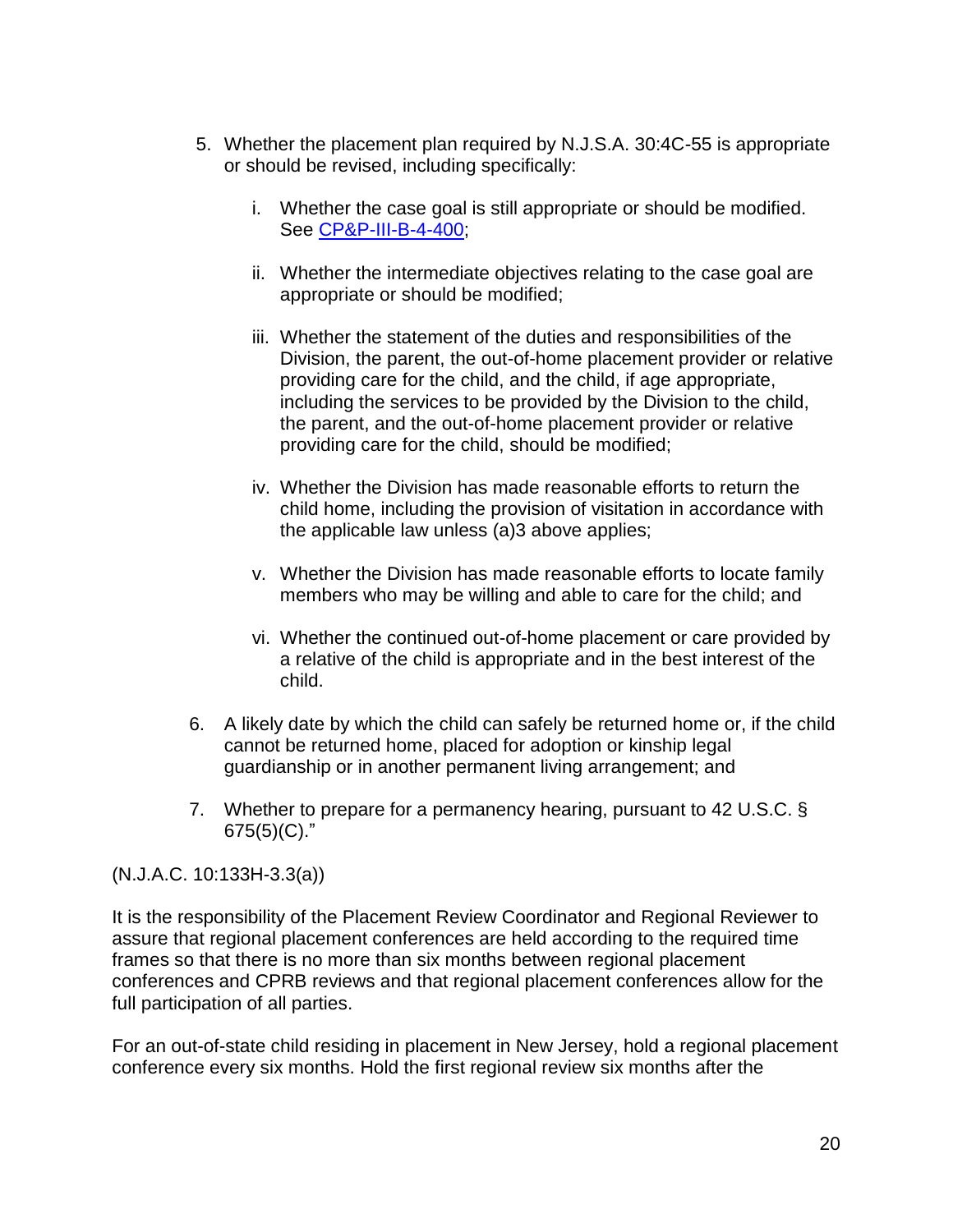Division's Interstate Services Unit approves the out-of-home placement. See [CP&P-VIII-](CPP-VIII-D-2-200_issuance.shtml)[D-2-200.](CPP-VIII-D-2-200_issuance.shtml) (Such placements are not reviewable by the CPRB.)

Every effort to attend the review or conference is made by the parent's Worker. If he does not attend, he or his Supervisor must be available to take a telephone call during the conference.

The Regional Reviewer assures that the participants evaluate the points outlined in the Placement Review Outline. See [CP&P-III-B-4-400.](CPP-III-B-4-400_issuance.shtml) The outline is used as a guide for conducting the regional placement conference.

The review is conducted in an atmosphere which allows all participants to share the responsibility to explore new alternatives for reaching the goal and to share in the decision-making process.

The parents are provided the opportunity to suggest, discuss or object to any changes (e.g., in the case plan or visitation schedule). If they believe that they or their children have not received the services as planned, or have not had prompt action from CP&P, they are provided an opportunity for an administrative review. See Informal and Formal Dispute Resolution Policy and Procedures.

"The Division shall inform the parent, in accordance with N.J.A.C. 10:133D-1.8(b), the child, if appropriate, and the Child Placement Review Board of the outcome of the Division's placement review, except that those persons cited in N.J.A.C. 10:133H-3.6(a)2 and 6 and (b) may receive only that information from the placement review, which has a direct effect on the care or services being provided by that person or professional. The Division shall inform legal counsel for the child, the parent, or the Division of the outcome of the placement review upon the request of each legal counsel." (N.J.A.C. 10:133H-3.7(d))

Document the results of the regional placement conference on the CP&P Form [26-81,](CPP-X-A-1-26.81ab_issuance.shtml) Family Summary/Case Plan, and provide copies to the CPR Board. Provide copies of the CP&P Form [26-81,](CPP-X-A-1-26.81ab_issuance.shtml) Case Plan section only, to the parents, and make copies available to those who attend the conference. When the parent(s) does not attend or if the document is not completed at the review, the Supervisor ensures that the Case Plan section is sent to the parent(s). The Regional Reviewer documents all permanency activities. For out-of-state children in placement in New Jersey, the CP&P Interstate Services Unit forwards a copy of the CP&P Form [26-81,](CPP-X-A-1-26.81ab_issuance.shtml) Case Plan section only, to the sending state, to serve as a progress report. Do not share administrative concerns with the sending state. See [CP&P-VIII-D-2-200.](CPP-VIII-D-2-200_issuance.shtml)

#### **Special Situations Affecting Regional Placement Conferences 4-28-92**

**Guardianship and Surrender with Legal Clearance 4-28-92**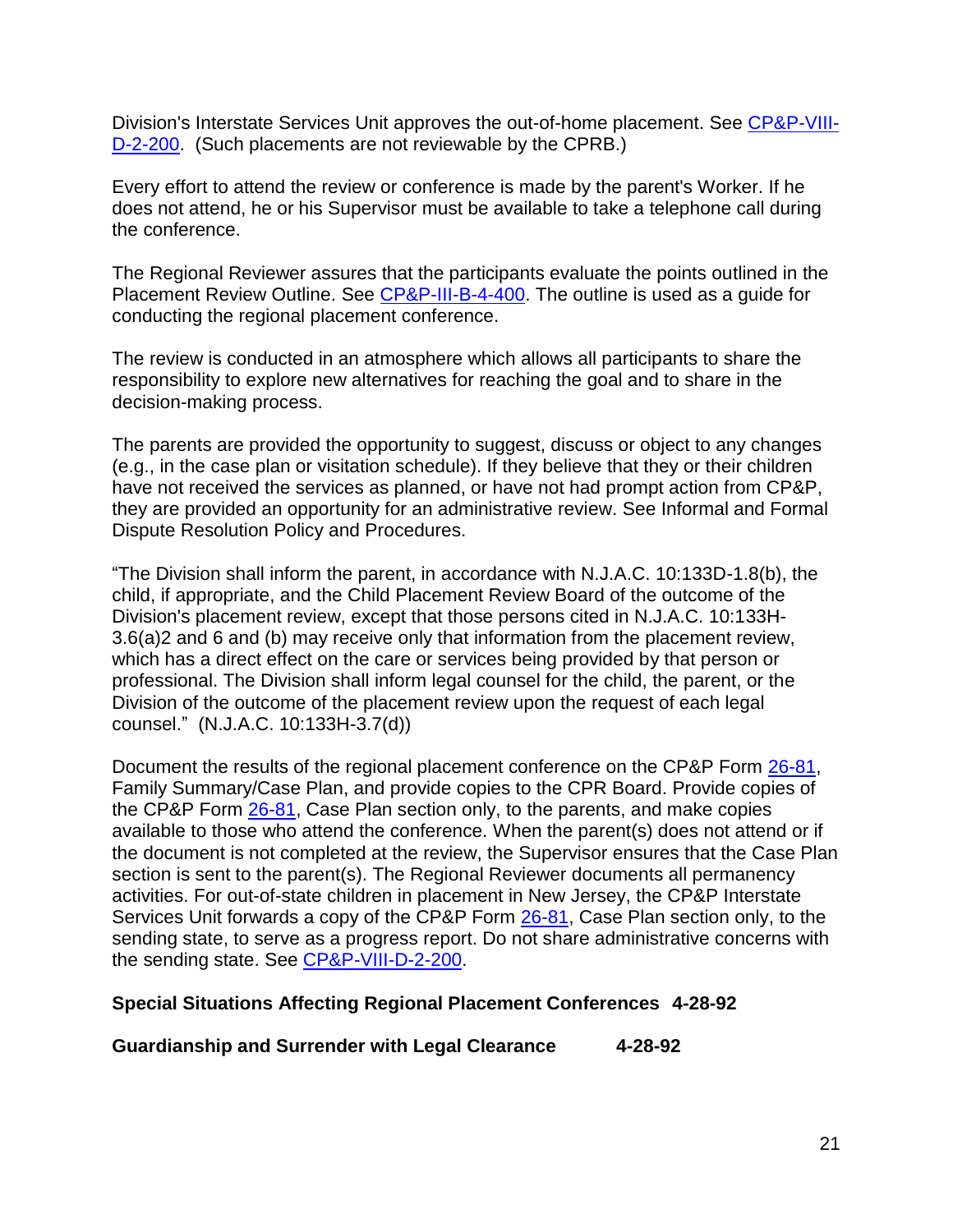When CP&P has guardianship of a child or a surrender of custody with legal clearance, the placement conference is held to review the case plan and its status. Foster parents may be invited. The results of the conference are filed in the case record.

# **Papers Filed for Termination of Parental Rights or Otherwise in Litigation for Custody Determination 4-28-92**

A court hearing may substitute for a regional placement conference, when the court hearing meets the frequency requirements indicated above. See Overview of CP&P Regional Placement Review Process for Children in out-of-Home Placement, above. If, in addition to the court hearing, the regional placement conference is held to review the case plan and its status, a notice of the regional placement conference is sent to the parties outlined in Notice of CP&P Placement Conference/Regional Placement Review, above, and to the attorney for the parents and appropriate DAG. See CP&P [Form 5-21](CPP-X-A-1-5.21_issuance.shtml) and CP&P [Form 5-21a](CPP-X-A-1-5.21_issuance.shtml). If the parents wish to participate, both the parents' attorney and the DAG should be present.

The results of the regional placement conference are sent to the parents and all attorneys involved.

# **Signed Surrender - No Legal Clearance 4-28-92**

When CP&P has a signed surrender of custody for a child in placement but no legal clearance, the regional placement conference is held to review the case plan and its status. The parents must be invited if the surrender is more than six months old. The results of the regional placement conference are sent to the parents.

### **Parents Incarcerated or Institutionalized 9-20-2004**

If none of the situations outlined above pertain and a parent is institutionalized, he must be notified of the regional placement conference and receive a copy of the completed case plan, CP&P [Form 26-81,](CPP-X-A-1-26.81_issuance.shtml) Case Plan section only.

# **Out-of-State Children in Placement in New Jersey 9-20-20**04

Although the out-of-home placement of a child in New Jersey by an out-of-state agency which retains legal and financial responsibility for the child is not subject to child placement review, the child's placement shall be reviewed by the Regional Reviewer (or his designee) once every six months while the Division provides courtesy supervision. The review serves as an added safeguard, to ensure that the child is safe and receiving appropriate supervision, permanency planning and needed services while residing in New Jersey. The review also gives the child and the resource family parent the right to question the plan established by the sending state. See [CP&P-VIII-D-2-200.](CPP-VIII-D-2-200_issuance.shtml)

A representative from the sending state (e.g., the child's Worker, Social Worker, etc.) is encouraged to directly participate in the placement conference by way of attendance in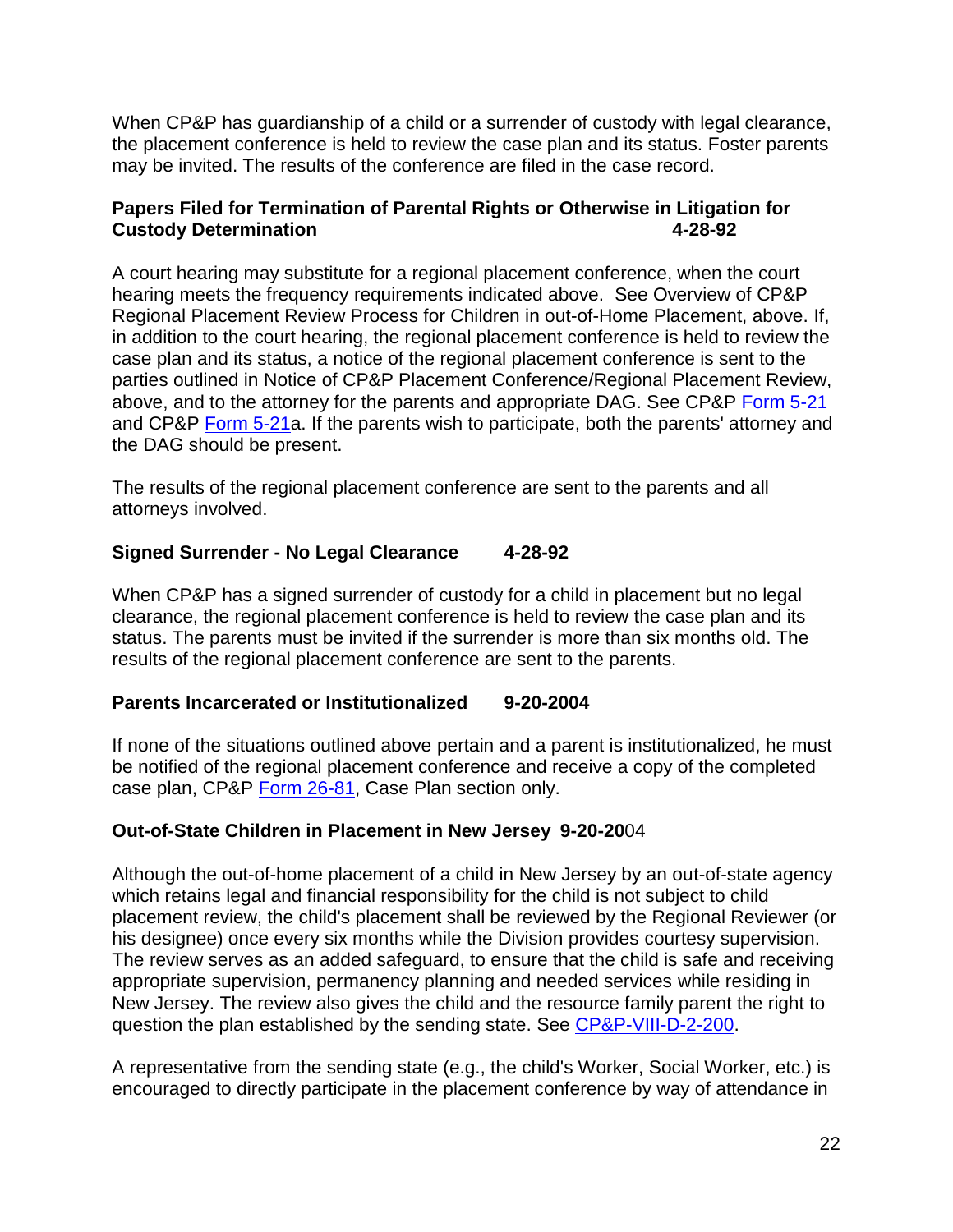person (particularly when the child is from a state which borders New Jersey) or by telephone contact with the CP&P Worker assigned to the case (either during or in advance of the regional review). Written reports, sent in advance of the conference, are likewise welcome. The sending state maintains responsibility for the case goal, permanency time frames, CP&P visitation schedule, and other key topics discussed during the regional review.

### **New Jersey Children in Placement Out-of-State 8-30-99**

In accordance with the established procedures and time frames of the Child Placement Review Act, the appropriate county court/Child Placement Review Board is notified when out-of-state placements subject to review occur (i.e., children from New Jersey who are in out-of-home placement in another state). Periodic reviews are scheduled and held on an on-going basis in accordance with the Act. See [CP&P-VIII-D-2-400.](CPP-VIII-D-2-400_issuance.shtml)

### **Substitutions for Regional Placement Conferences 9-20-2004**

Other professional case reviews may substitute for the regional placement conference/review only when all of the following conditions are met:

- Frequency requirements are met.
- Participation requirements are met. See Third Party Representatives, above.

The purpose of the review is the same as that of the placement conference/review.

 The case plan, CP&P 26-81, is completed documenting the discussion at the review and placed in the case record.

# **Notifications To and From the Court 9-20-2004**

### **Notifying the Court of Out-of-Home Placements 2-6-2006**

The Local Office notifies the court in the appropriate county of jurisdiction within five (5) calendar days after:

- A child is placed by an emergency removal without a court order pursuant to N.J.S.A. 9:6-8.29 and 9:6-8.30.
- A child is placed or replaced by a court order under Title 30, 9, or 2A.
- A child is placed or replaced pursuant to a parent's written consent, as documented on a Residential Placement Agreement (CP&P Form [25-59\)](CPP-X-A-1-25.59_issuance.shtml) or a Consent to Independent Living (CP&P Form [10-8\).](CPP-X-A-1-10.8_issuance.shtml)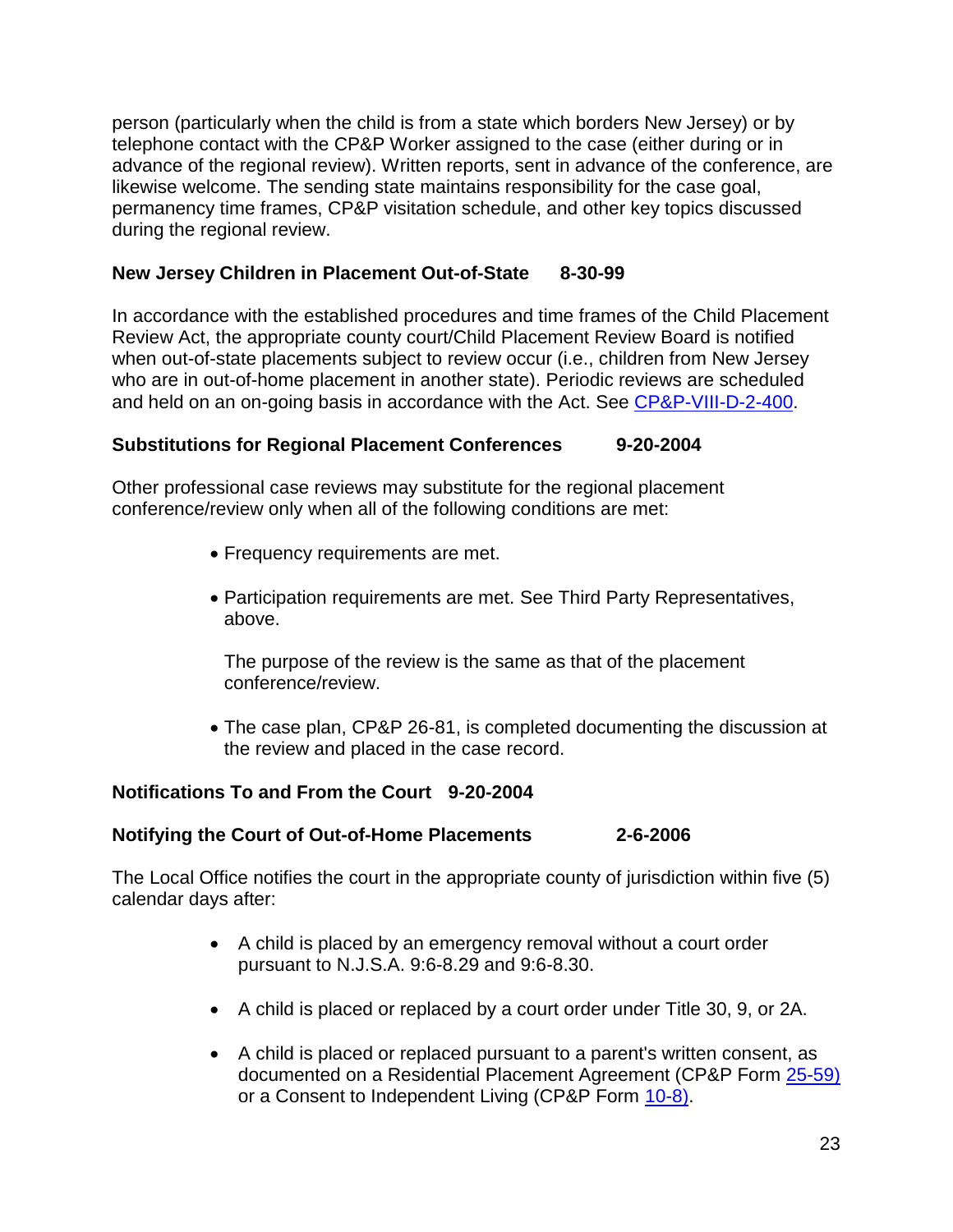- CP&P obtains placement authority for a boarder child (through a Surrender of Custody/Consent for Adoption, signed and executed CP&P Form [14-86](CPP-X-A-1-14.86_issuance.shtml) or CP&P [Form 14-86\(](CPP-X-A-1-14.86_issuance.shtml)S), or court ordered custody or control), AND the child is medically clear for discharge.
- CP&P has placement authority for a Safe Haven infant, pursuant to a court order, and the infant is medically clear for discharge. See [CP&P-](CPP-IV-C-5-100_issuance.shtml)[IV-C-5-100.](CPP-IV-C-5-100_issuance.shtml)

To notify the court of a replacement or placement, "the Division shall provide the following information in its notice of out-of-home placement (CP&P Form [5-47\)](CPP-X-A-1-5.47_issuance.shtml) or care provided by a relative to the Family Court…:

- 1. The reasons for the out-of-home placement or care provided by a relative;
- 2. The Division's efforts to prevent out-of-home placement or care provided by a relative;
- 3. The short-term placement plan;
- 4. The case goal; and
- 5. The names and addresses of all parties, Division and non-Division, who have direct responsibility for or interest in the child."

(N.J.A.C. 10:133H-3.8(a))

Although it is difficult to know the permanent placement plan at the time of placement, "the Division shall submit to the Child Placement Review Board complete and relevant case information for each review at least two weeks before the Board's review." (N.J.A.C. 10:133H-3.8(b))

# **Notification to the Review Board and Parent of Change in Placement 1-13-95**

The Local Office notifies the court of a change in placement by sending a CPR Notice of Change, CP&P Form [18-35](CPP-X-A-1-18.35_issuance.shtml) to the Review Board within 72 hours of the change. The Worker notifies the child's parent of a change in placement in person whenever possible and in writing confirms the notice.

### **Notification to the Review Board of the Attainment of the Age of Majority 9-20-2004**

When a child is in a reviewable placement and turns 18, the Division may notify the court that the child has reached the age of majority; that CP&P has terminated board payments; and that the Division will no longer submit to the Review Board information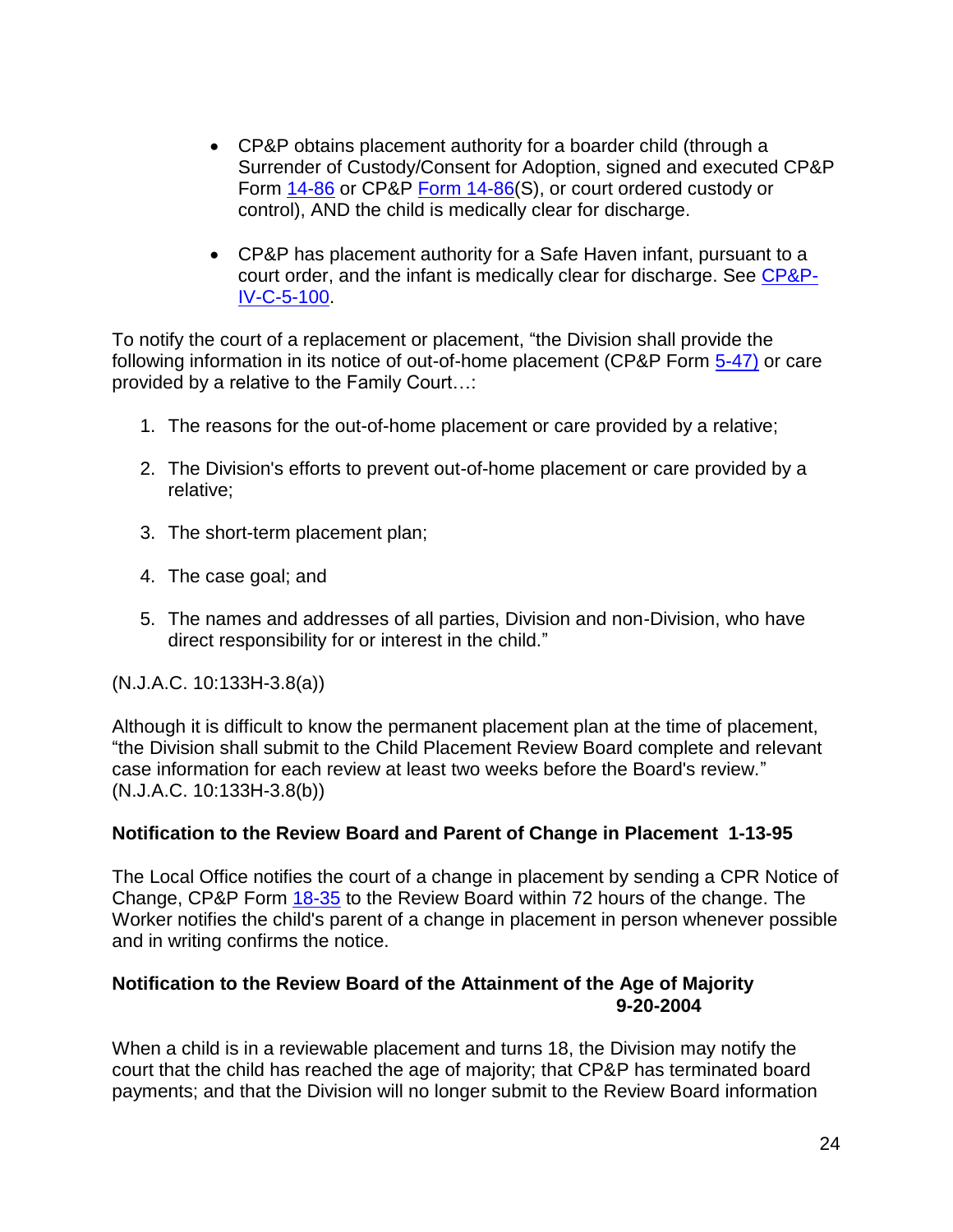about the child unless the Court indicates that it will retain jurisdiction of the case. If the court does not indicate that it will retain jurisdiction of the case, the Division will presume that Review Board reviews will terminate regarding that child; and therefore, no further information need be sent to the Review Board about the child. The Review Board may also agree to suspend jurisdiction of an 18 year old child for whom CP&P continues to pay board. The Division will continue to hold regional placement conferences for the child who has reached the age of majority at the established intervals or more frequently as the case may require.

### **Court Notification of Placement 9-20-2004**

The court sends docketed copies of the Petition (Notice of Placement) to the CPRB, CP&P, the child, the parent/guardian and may also send copies to the foster parent, the residential caregiver, relatives or other interested parties as provided by law. CP&P supplies all necessary information so that proper notification to all parties can be made. See instructions for CP&P Form [5-47,](CPP-X-A-1-5.47_issuance.shtml) Notice of Placement.

### **Notification of CPRB Reviews 4-28-2008**

Each board provides written notice of the date, time and place of each review at least fifteen days in advance to the following, each of whom is entitled to attend the review and to submit information in writing to the board:

- The parents, including non-custodial parent or legal guardian
- The temporary caregiver
- CP&P
- Any other person or agency whom the board determines has an interest in or information relating to the welfare of the child
- Counsel for parent, child or other interested party who has provided or who is providing representation in the case before the board
- The child, age 14 or older

If the child's caregiver is a resource family parent, or the child resides in a residential facility, the caregiver receives written notice of the right to be heard at the review. However, these caregivers are present for informational purposes only, and are not made a party to the review action solely on the basis that they received notice of the review.

Notice to the child may be waived by the court when notice would be harmful to the child. The board may request or subpoena any person or organization to submit written information and/or attend the review session to assist the board in making its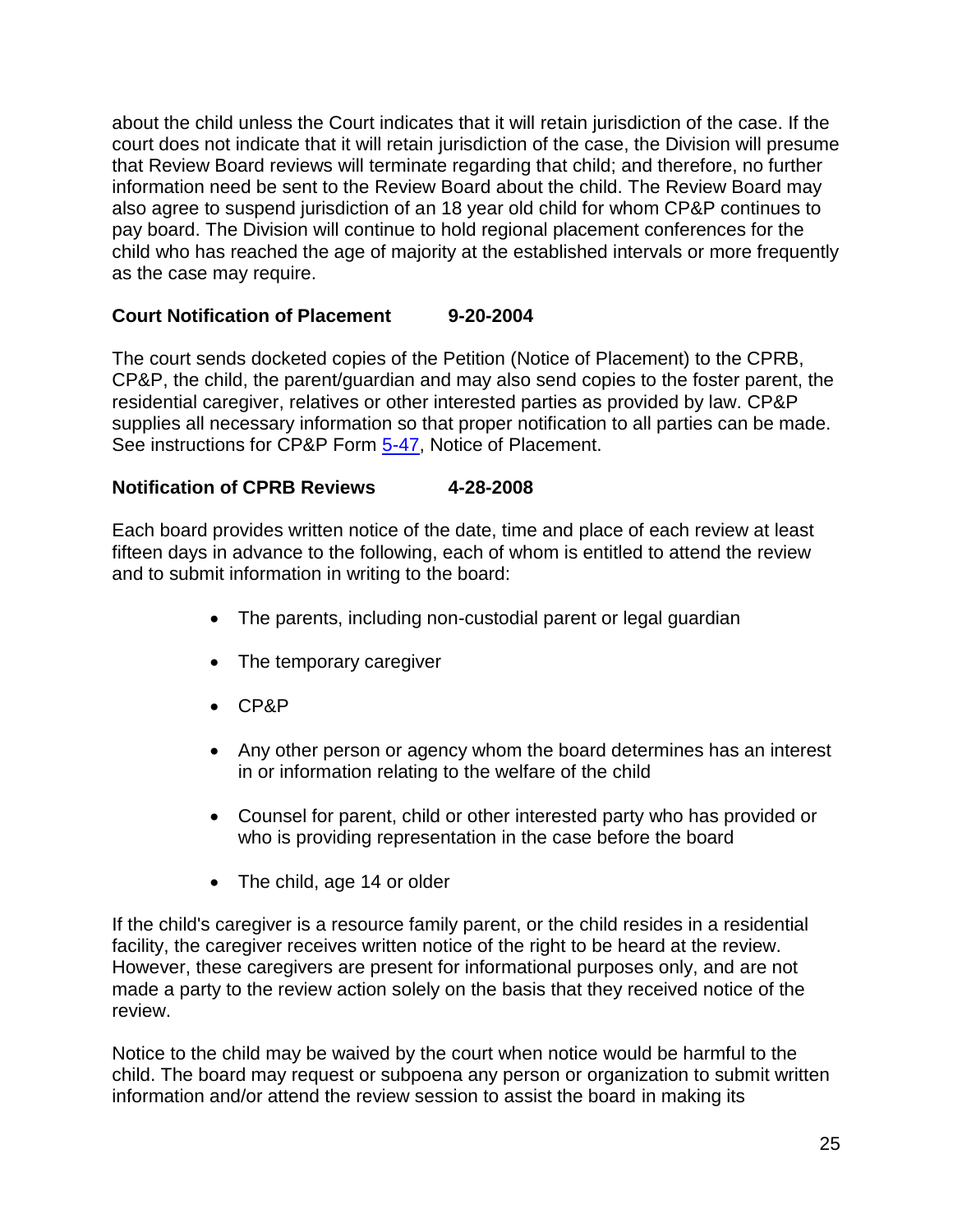recommendations. Results of the review are sent to the court and appropriate interested parties.

# **Court Reviews/Court Hearings 4-28-2008**

The court may provide written notice and the results of its reviews and hearings to:

- The parent, guardian or person having custody of the child
- The child, age 14 or older
- CP&P
- Other interested parties such as the resource family parent, residential caregiver, relatives
- Counsel for parent, child or other parties providing representation in the case

The court includes copies of the board recommendation.

The court affords any party or persons entitled to notice the right to present his/her views and recommendations.

If the child's caregiver is a resource family parent, or the child resides in a residential facility, the caregiver receives written notice of their right to be heard at the review. However, these caregivers are present for informational purposes only, and are not made a party to the review action solely on the basis that they received notice of the review.

The court may request that parties submit written information.

The court may waive notice to the child.

The court may waive notice of findings to any of the above parties on the recommendation of the board or on the petition of other persons entitled to notice.

### **Initial Court Review of Placement by Parental Consent 4-6-2009**

**Effective May 2, 2005, the New Jersey Division of Child Protection and Permanency stopped seeking and/or accepting parental consent as authority to place a child into resource family care**.

**Parental consent - "voluntary consent" - is permitted, however, to authorize placing a child into residential care or independent living, providing that the child is not subject to abuse or neglect**. CP&P may continue to seek and/or accept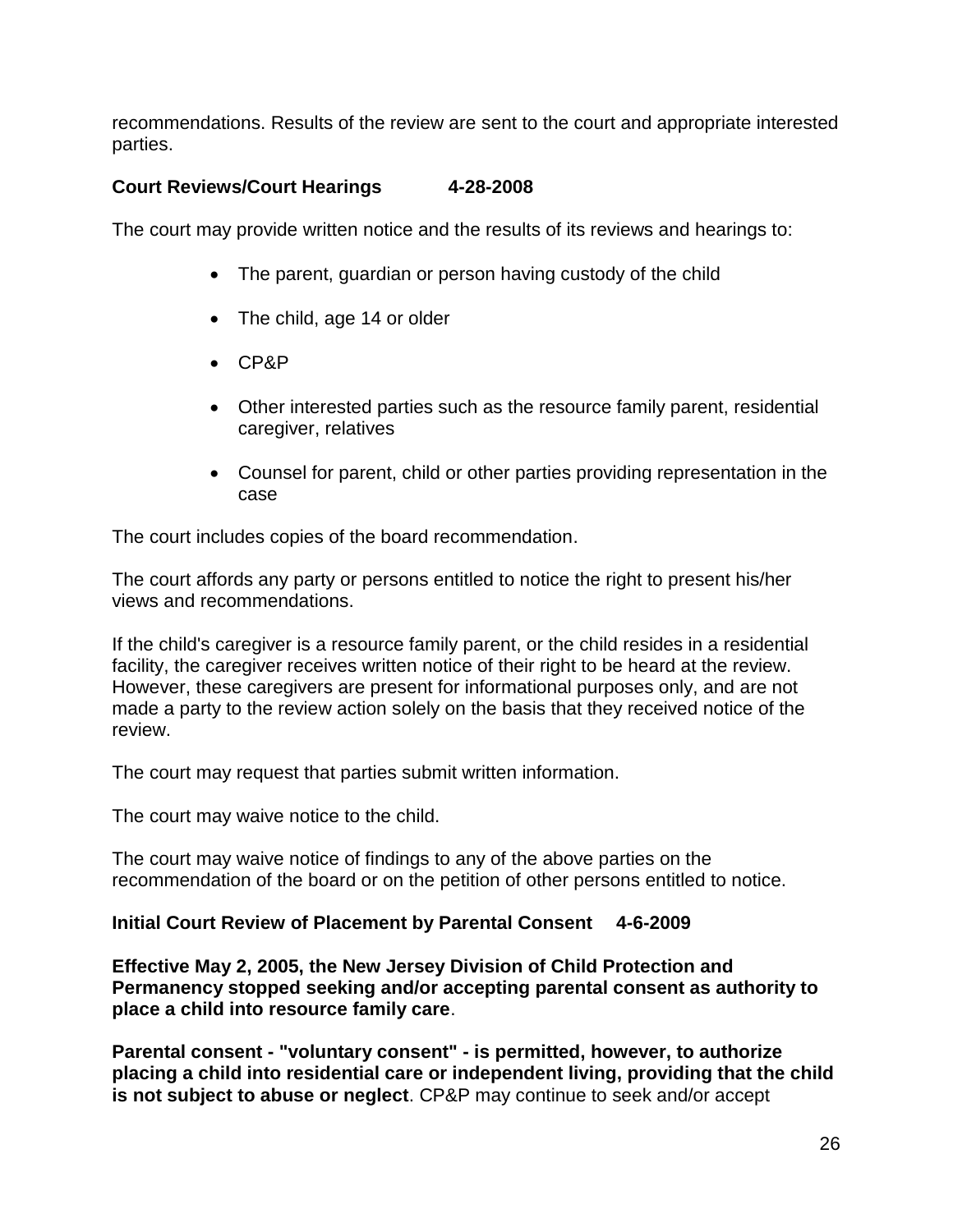parental consent, documented by the signing of a placement agreement, to place a child in a residential setting (i.e., congregate care, sign CP&P Form [25-59\),](25-59.doc) or an independent living program or arrangement (complete CP&P Form [10-8\),](CPP-X-A-1-10.8_issuance.shtml) provided that the child has not been subject to child abuse or neglect. **On CP&P Form** [25-59](CPP-X-A-1-25.59_issuance.shtml)**, indicate the placement is authorized by voluntary consent.** If the child was abused or neglected, which resulted in the need to remove and place the child, parental consent shall not be recognized as authority to place the child. CP&P petitions the court in such matters, under the authority of Title 9. Direct any questions about authority to place to the DAG.

Even when placing in a residential program by court order, ask that CP&P Form [25-59](CPP-X-A-1-25.59_issuance.shtml) be signed by the parent, guardian or legal custodian to "acknowledge" his or her responsibilities for the child while the child is in residential placement. See CP&P Form [25-59](CPP-X-A-1-25.59_issuance.shtml) form instructions. Check the box in the form to indicate that the placement is authorized by court order.

Consent forms to facilitate these placements, available in both English and Spanish, include:

- CP&P Form [25-59,](CPP-X-A-1-25.59_issuance.shtml) Residential Placement Agreement and/or Acknowledgement Between the State of New Jersey Division of Child Protection and Permanency and Parent(s), Legal Guardian or Legal Custodian; and
- CP&P Form [10-8,](CPP-X-A-1-10.8_issuance.shtml) Consent to Independent Living by Parent(s), Legal Guardian, or Legal Custodian.

Within fifteen days following the receipt of the Notice of Placement, CP&P Form [5-47,](CPP-X-A-1-5.47_issuance.shtml) the court determines whether or not:

- The continuation of the child in his home would be contrary to his welfare.
- Reasonable efforts were made to prevent the (re)placement.
- To approve the (re)placement or to order the child's return to his home, except that lack of reasonable efforts to prevent (re)placement shall not be the sole basis for the court's order of a return of a child to his home.

When the court holds its initial review of the (re)placement, it examines the Notice of Placement, CP&P Form [5-47,](CPP-X-A-1-5.47_issuance.shtml) and any other written material submitted by CP&P and other interested parties. Prior to its initial review, the court may also arrange for court staff to obtain information about the child by contacting the involved parties.

# **Review Board Sessions (Initial, Periodic, Others) 9-8-98**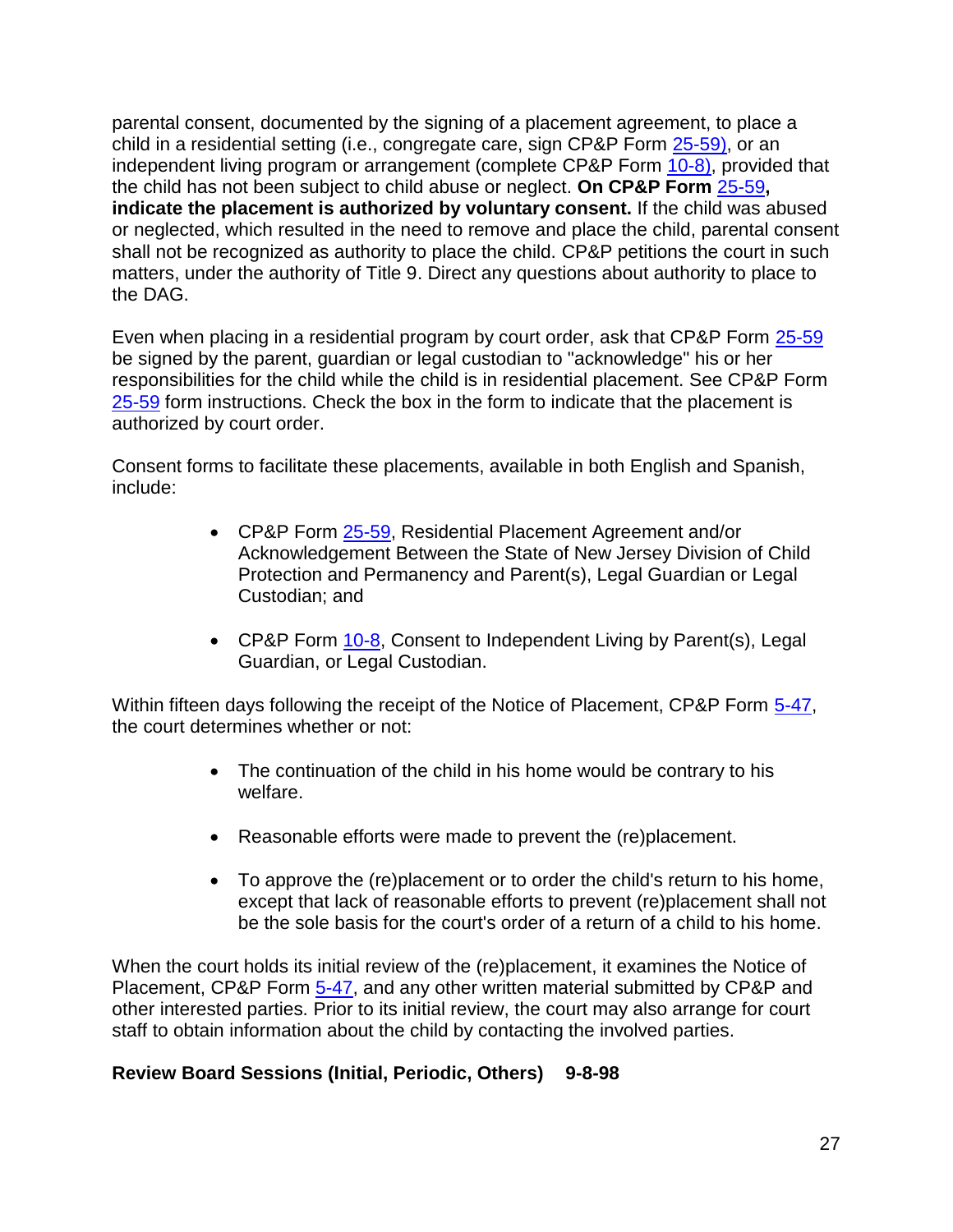During the review board session, the written material submitted by CP&P and interested parties is carefully considered as well as any testimony taken from those parties attending the session. Materials submitted up to the beginning of the review or during the review may be considered. If testimony is tape-recorded by the board, the board so informs parties in attendance at the session at the time of the recording.

If interested parties do not appear before the board, the review consists of reviewing the written materials submitted.

Recommendations are decided and forwarded to the court. At the time the findings are made known to the court, the board may request that a summary hearing be held. The findings and reasons therefore are sent to the court and CP&P.

Upon receipt of the board recommendation, the court issues a court order and may forward a copy to the parents, child, foster parents and other interested parties, unless the court waives notification to such persons.

The board supplies documentation of the review to CP&P.

In any case where, following a court order for the implementation of a placement or replacement plan, the board determines upon re-review of the case that there has been insufficient effort on the part of CP&P or any other parties toward implementation of the court ordered plan, the board may petition the court for an order to show cause as to why the plan is not being implemented as ordered.

### **Board Considerations 9-20-2004**

Pursuant to N.J.S.A. 30:4C-58, during the review, the board considers and evaluates:

- The appropriateness of the goal and objectives of the (re)placement plan, and anticipated date that the goal will be achieved
- The appropriateness of the services provided to the child and to the temporary caregiver
- Whether the child has siblings who are also placed outside of their home
- Whether the wishes of the child were considered regarding (re)placement and development of the (re)placement plan, when appropriate
- Whether the Division, parents or legal guardian and the temporary caregiver are fulfilling their respective responsibilities in accordance with the (re)placement plan
- Whether the parents or legal guardian were afforded the opportunity and encouraged to participate in a program of regular visitation with the child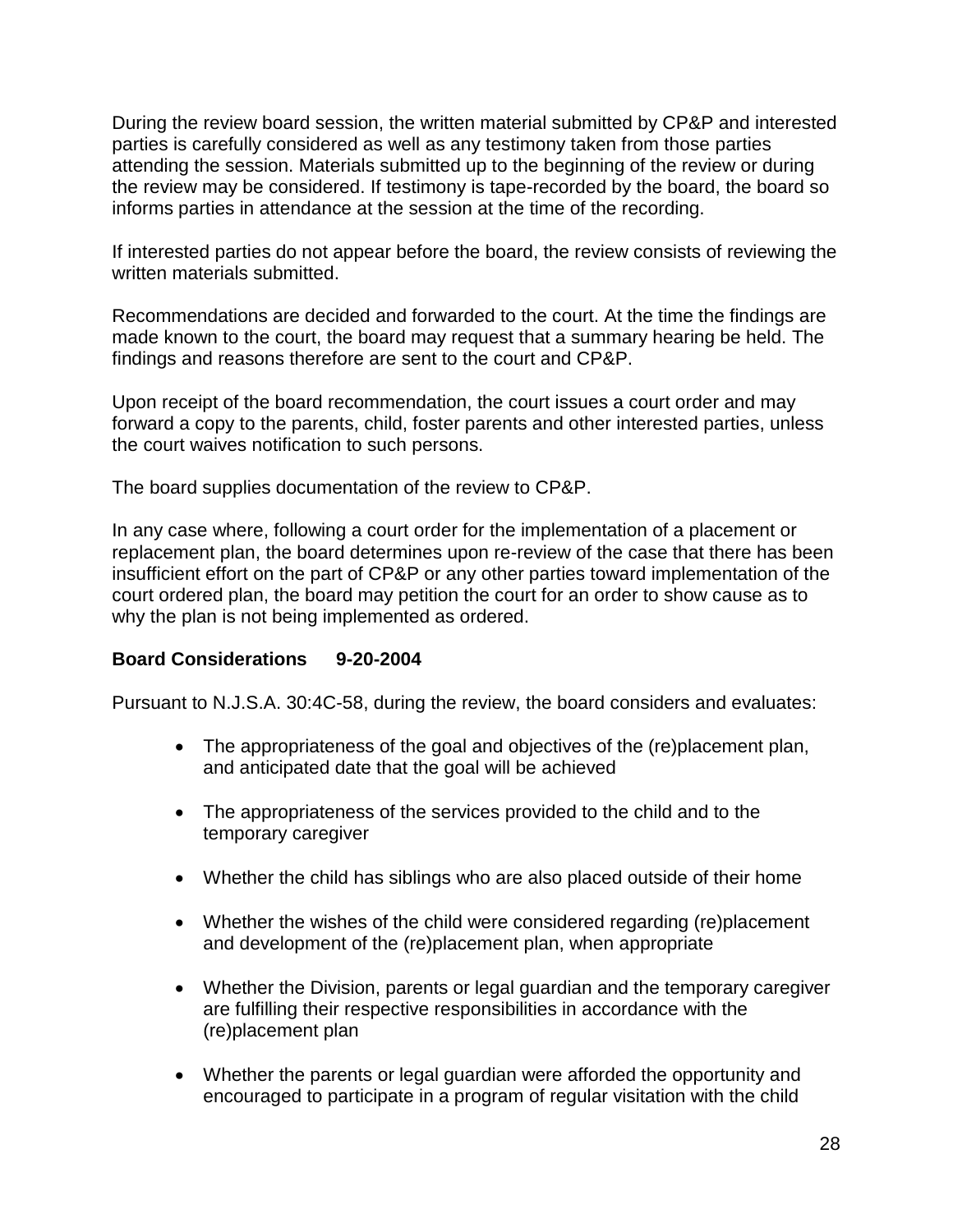- Whether there are obstacles which hinder or prevent the attainment of the (re)placement plan objectives and goal
- The circumstances surrounding the (re)placement
- The appropriateness of the services provided to the parent or legal guardian or the circumstances which do not require the Division to make reasonable efforts toward family reunification in accordance with section 25 of P.L. 1999, c. 53 (N.J.S.A 30:4C-11.3).
- The appropriateness of the Division's permanency plan and the Division's reasonable efforts to achieve that plan, if an exception to the requirement to provide reasonable efforts toward family reunification has been established in accordance with section 25 of P.L. 1999, c. 53 (N.J.S.A 30:4C-11.3) or the child has been in placement for 365 days

The board also reviews the following in accordance with the federal requirements for placement reviews:

- The safety of the child
- The continuing need for placement
- The appropriateness (least restrictive and close proximity) of the placement
- Progress made to alleviate or improve the causes necessitating placement
- The extent of compliance with the case plan
- The projected date for return home or other permanent plan

# **Board Recommendations 12-27-2004**

Within ten days after completion of a review, the board submits a report to the court with a copy to CP&P, the parent, the child (if appropriate) and interested parties. The report includes one of the following findings and the specific reasons upon which the board based its findings:

For a Child in an Initial Placement

 Recommendation A: that continued placement of the child outside of the home is not in the child's best interest and the child should be returned home within two weeks and that the Division should provide reasonable and available services which are necessary to implement the return home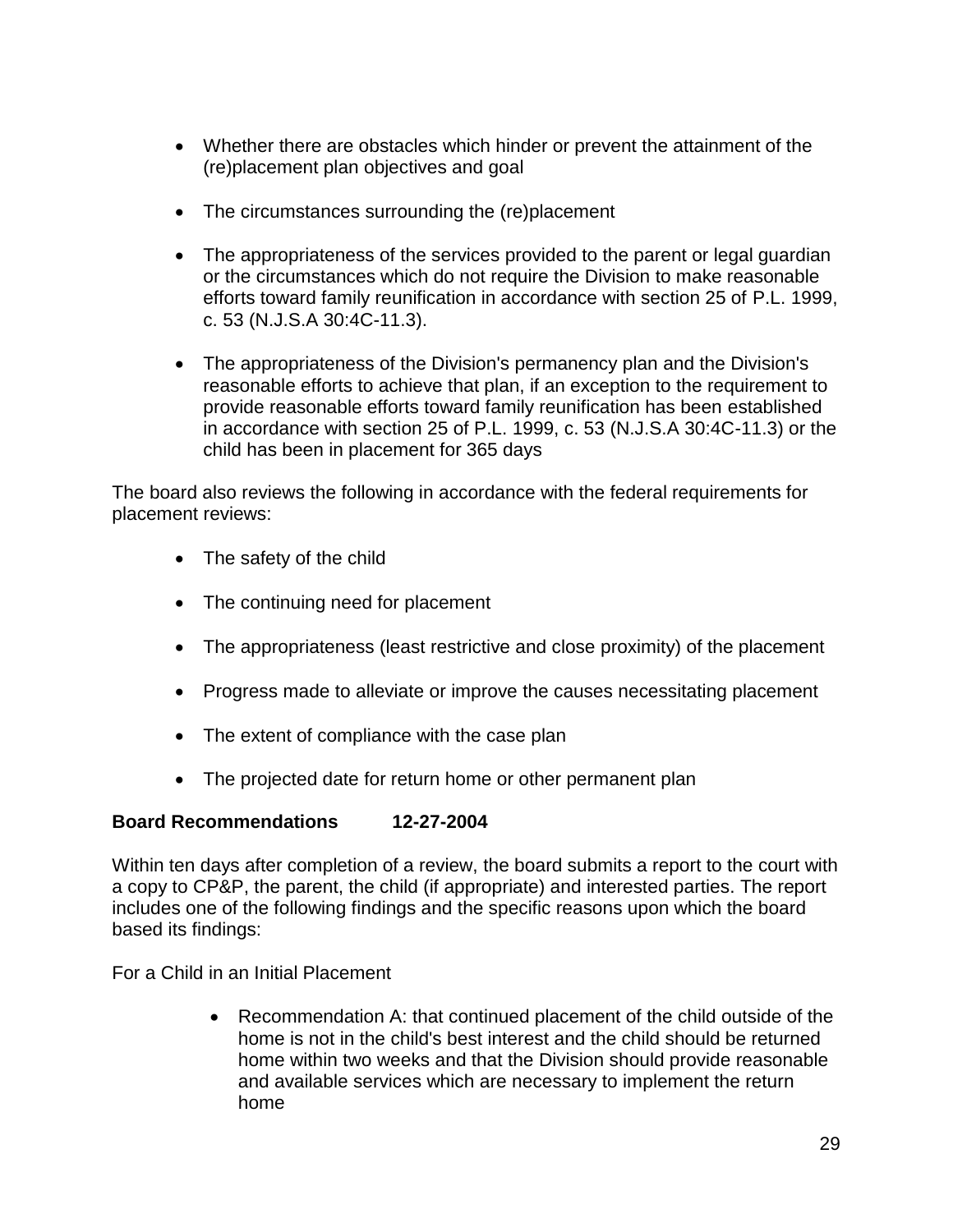- Recommendation B: that continued placement outside of the home is in the child's best interest on a temporary basis until one of the following permanency goals is achieved:
	- (1) Return to the child's parents or legal guardian
	- (2) Adoption
	- (3) Permanent placement with a relative or family friend (such as kinship legal guardianship or relative with custody)
	- (4) Independent living
	- (5) Institutionalization (other long-term specialized care)
- Recommendation C: that continued placement outside of the home on a temporary basis is in the child's best interest, but that there is insufficient information for the board to make a recommendation. The board then either:

(1) requests the court to order the Division or designated agency, as appropriate, to provide the needed information within two weeks of the court order. A special review or a Summary Hearing is scheduled; or

(2) requests that the Division provide the needed information within a few days in order that the Board Review can proceed within the 15 day time frame.

• In addition to its finding, the board states the reasons and additional factors it deems appropriate to explain its conclusions. When any change in the plan or situation of the child is recommended, the board states its specific recommendations and the factual basis for the recommendations.

### **Review of Board Recommendations 9-20-2004**

#### **Court Review of Board Recommendations 9-20-2004**

The Family Court, within twenty-one calendar days of receipt of the board recommendations, reviews the recommendations and any other information which has been received by the court. The court makes a determination which best serves the health, safety and interests of the child and issues an order unless the court schedules a summary hearing. The court orders one of the following:

• The return of the child to his parents/guardian within two weeks and orders appropriate, reasonable and available services necessary to implement return home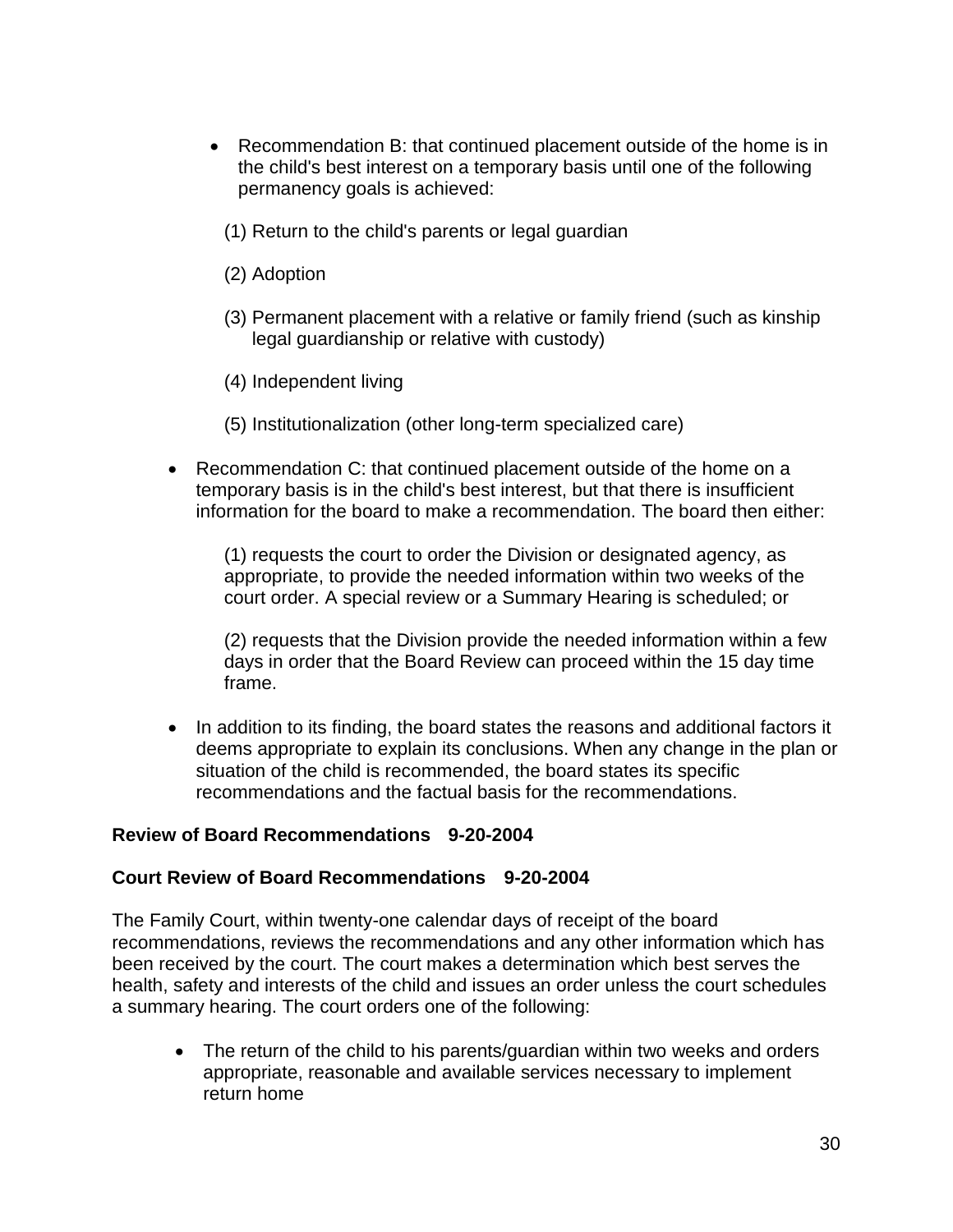- Continued placement on a temporary basis until the long term goal is achieved
- Continued placement on a temporary basis; the Division provides further information within two weeks to the court; the information is reviewed by the board within 30 days of receipt
- That the placement plan be modified or that a new plan be developed within 30 days

In addition, the Court may order that the Division not return the child home prior to review by the board and order of the court.

# **CP&P Review of Board Recommendations 9-20-2004**

Upon receipt of the copy of the board's recommendation and the court order, the Worker and Supervisor review both documents and develop a plan for compliance with the court order.

Development of a plan is particularly critical, for example, to cases in which the court has ordered the return home of a child within two weeks, or those in which a plan must be developed/modified within a short time frame. The plan may require that supportive services be arranged, or that a parent be assisted in securing household goods or food. It may necessitate notification to other agencies or service providers involved with a family of an order which will affect their service provision, and arranging for transfer of records from schools or health care providers.

Once the recommendation and court order have been reviewed, the plan is documented on the Contact Sheet, CP&P Form [26-52.](CPP-X-A-1-26.52_issuance.shtml) Both the Contact Sheet and the court order are then filed in the case record.

CPRB recommendations and the court order are reviewed for compliance during the next semi-annual placement review which is documented in the case record.

# **Additional Reviews by Child Placement Review Boards 4-28-92**

Although additional reviews are permitted at the discretion of the review board, efforts are made to limit the number of additional reviews through mutual cooperation between CP&P and the CPRB. Those efforts include but are not limited to:

- CPRB identifying areas of concern that might be addressed at the regional placement conference
- CPRB members attending CP&P regional placement conferences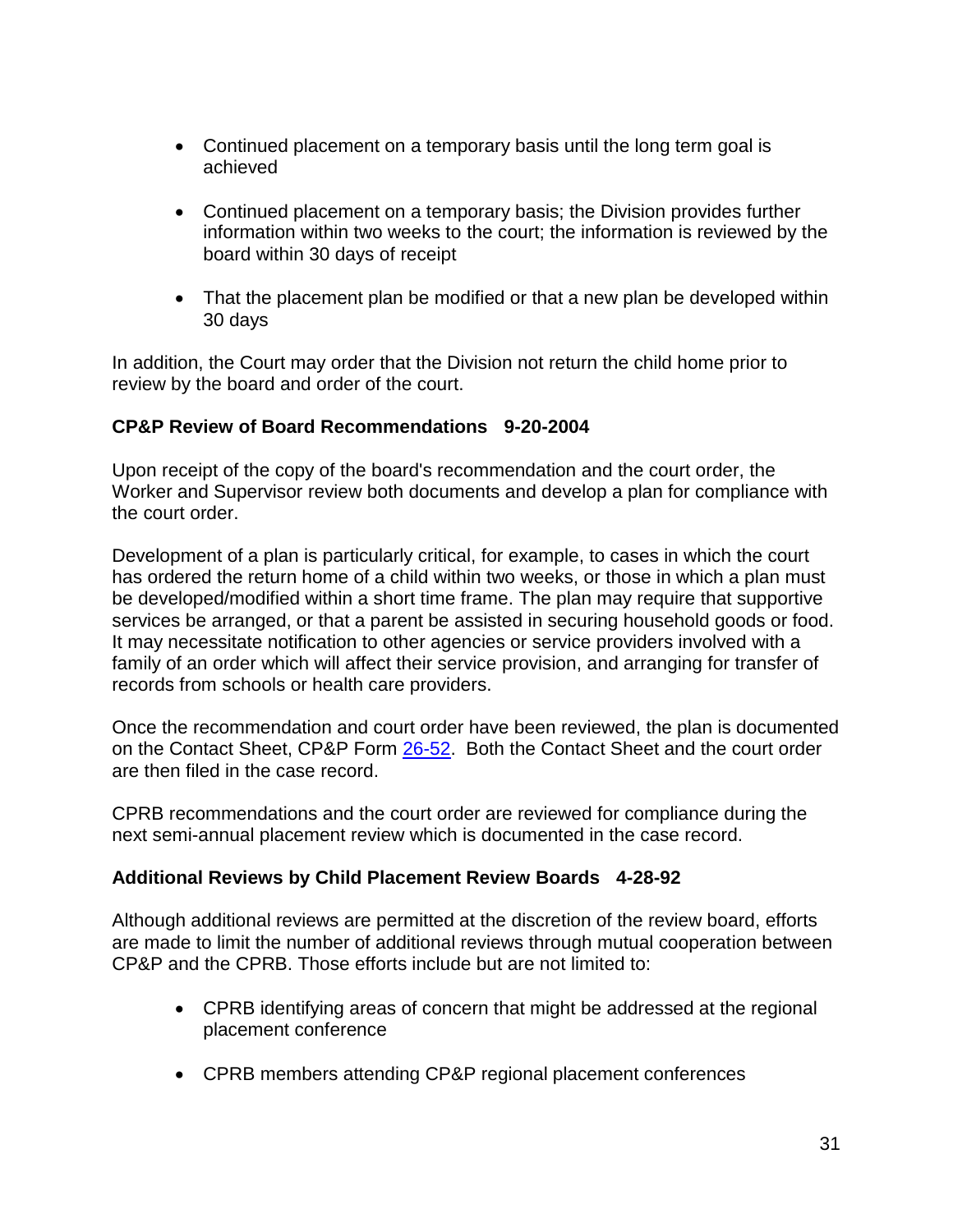- CP&P sharing case information and regional placement conference outcomes with CPRB
- CPRB seeking relevant information from all appropriate sources in preparation for board reviews, especially orders/complaints pursuant to Title 9 and Title 30 hearings
- CPRB and CP&P encouraging full participation by all interested parties during review
- CP&P representatives being present at board reviews for clarification and interpretation of case information, policy and procedural matters

# **Child Placement Review of Division Regional Review 9-20-2004**

The Division submits a report of the regional placement review to the CPRB. The CPRB conducts a Status Review one month after the receipt of the regional placement conference report. There is no notice to parties in the case. The CPRB examines the Division report and other information in the CPRB case file to ensure that the case is on track to permanency. The CPRB shares the results of its review with the Division.

# **Summary Hearings 4-28-2008**

A summary hearing enables the court to receive additional information from CP&P, the parent/guardian and other interested parties who are notified of the hearing. The hearing does not require the parties to have legal representation, although any party may be represented by an attorney. The court may schedule a summary hearing for any of the following reasons:

- The court has conflicting information before it which cannot be resolved without a hearing
- The child, him or herself, the child's parent, legal guardian, or any party to the case requests a hearing
- The court concludes that the interests of justice require that a hearing be held
- There is a lack of compliance with the placement plan, including failure to achieve permanent placement
- The Division has documented an exception to the requirement to provide reasonable efforts toward family reunification
- The review is to serve as the permanency hearing. See [CP&P-IV-A-3-100](CPP-IV-A-3-100_issuance.shtml)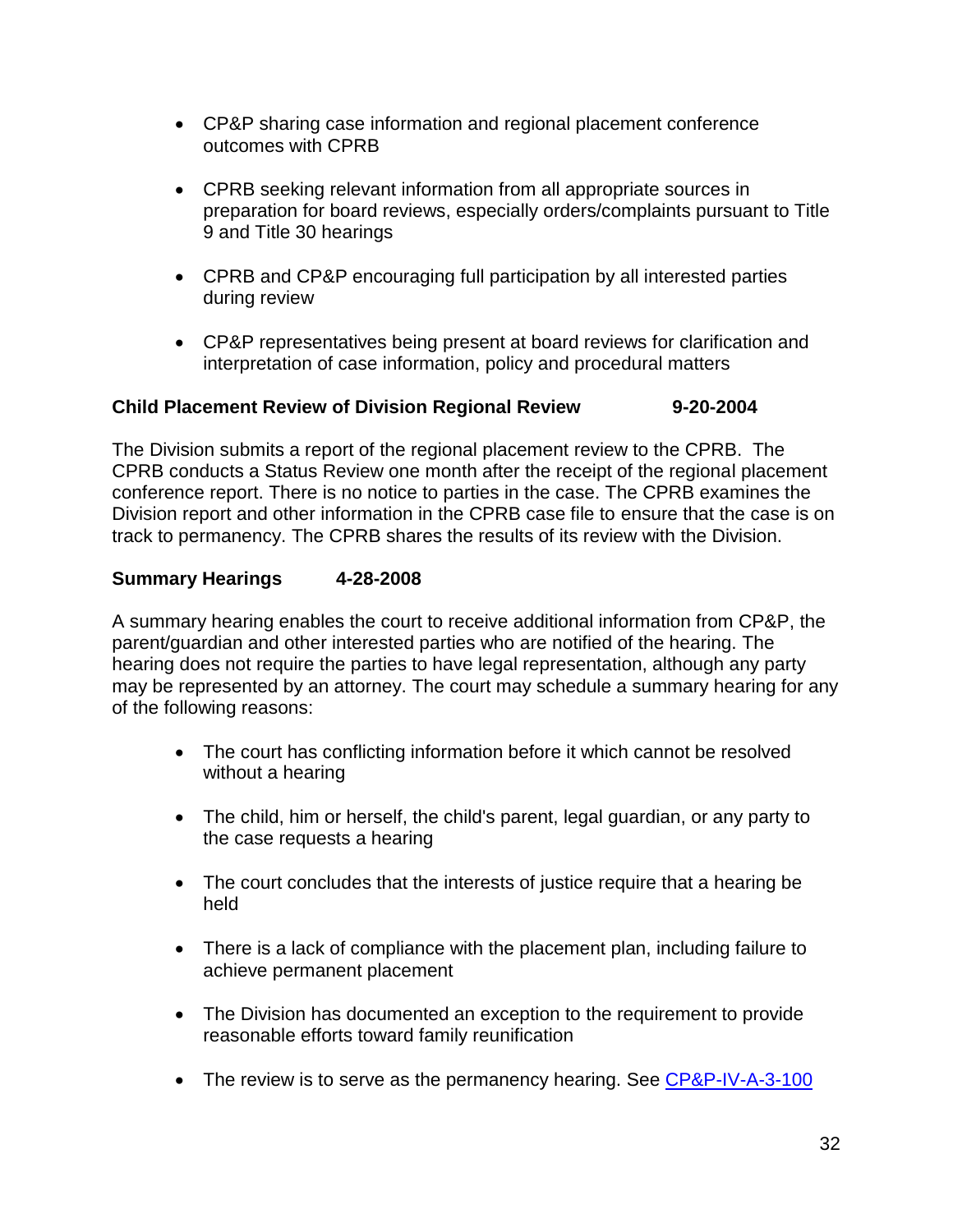Notice of the hearing is provided to:

- The Division
- The child
- The child's parents, including a non-custodial parent or legal guardian
- The CPRB
- The temporary caregiver
- The counsel for any parent, child or other interested party who has or is providing representation in the case before the board
- The CMO worker, when appropriate

If the child's caregiver is a resource family parent, or the child resides in a residential facility, the caregiver receives written notice of their right to be heard at the hearing in accordance with P.L. 2007, c.228, but these caregivers are present for informational purposes only, and are not made a party to the hearing action solely on the basis that they received a notice of the review.

Notice is provided to the persons listed unless the court determines that it is not in the best interests of the child.

Upon review of the written material and completion of the testimony, the court makes its determination regarding the child's placement.

# **Return Home Review 1-13-95**

The purpose of the return home review is to ensure the safety of children who were placed in substitute care because of serious risk. Regardless of the reason for return home, the court must be notified. Sometimes a review by the review board is required.

The law states: "If the division proposes to return a child home although the return home is either prohibited by the placement plan approved by the court or expressly contingent upon certain conditions in the placement plan that have not been met, the division shall promptly notify the board and the court in writing." It further states, "The division shall not return the child home unless the court approves the division's proposed action and orders the return home of the child."

Therefore, when return home is the current and immediate plan for the child and:

• The case goal has been adoption, permanency with a relative or family friend or independent living; or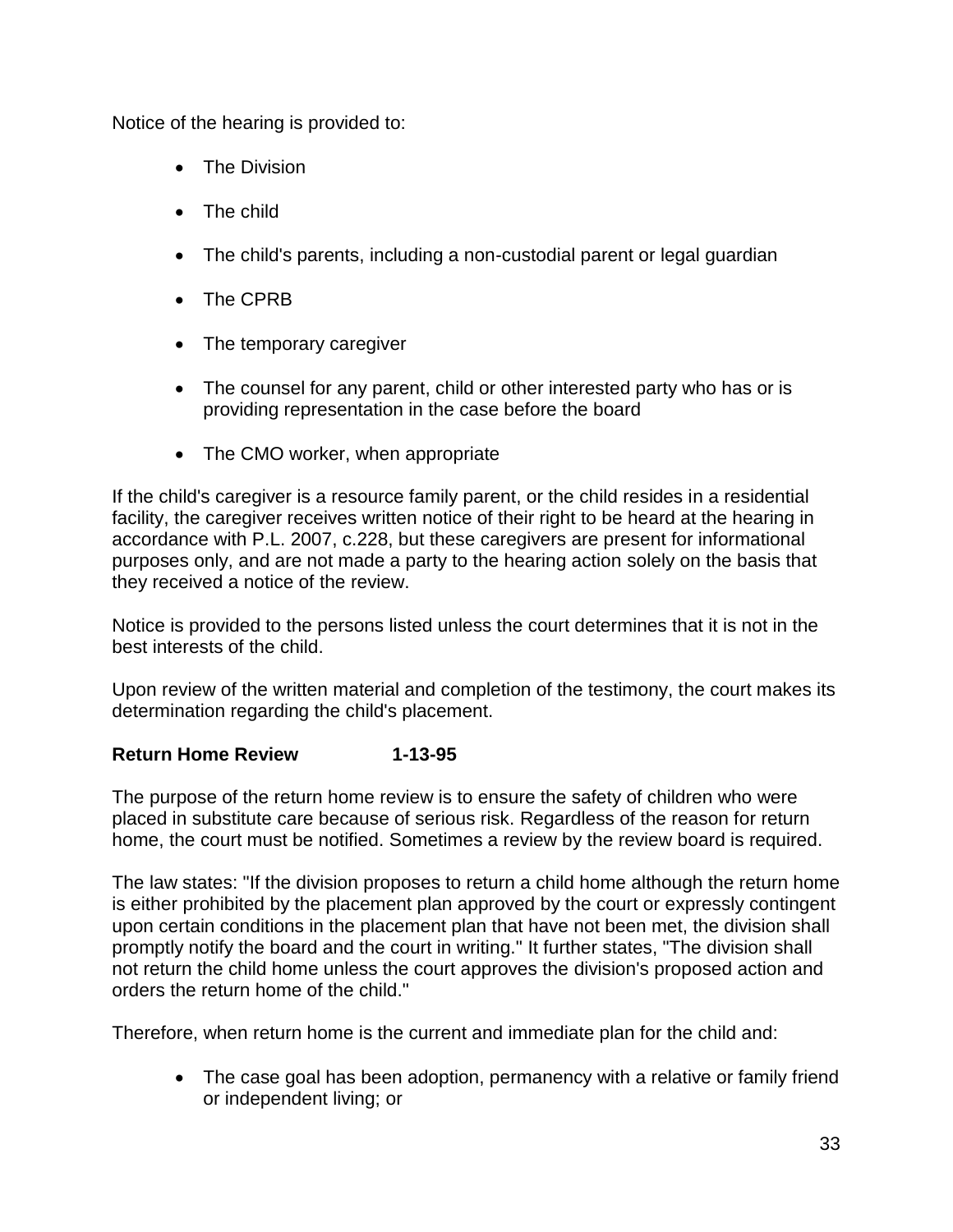• The goal is return home and there are stipulations or special requirements which have not been fulfilled; then

CP&P must notify and receive court approval prior to the child's return home.

Children may be returned home before the forty-five day review without a return home review.

In cases where there is a standing order under N.J.S.A. 30:4C-12, N.J.S.A. 9:6-8.21 et seq., or N.J.S.A. 2A:4A, procedures outlined in [CP&P-I-A-1-100](CPP-I-A-1-100_issuance.shtml) are also followed.

### **Non-Emergency Return Home Contrary to Plan Approved by the Court 9-20-2004**

When CP&P determines that it is in the child's best interest to return a child to his natural home, but to do so would be contrary to the plan as indicated by the goal approved by the court, CP&P notifies the review board and the court in writing of the intent to return by completing and sending to the board the Child Placement Review Notice of Change, CP&P Form [18-35.](CPP-X-A-1-18.35_issuance.shtml) Immediately upon receipt of the notice, the CPRB schedules a return home review and advises interested parties. The review is held within fifteen calendar days of receipt of notice of return to consider and evaluate the proposed return. Within five calendar days of the return home review, the board submits its recommendation to the court.

The court reviews the proposed return within ten days of the board's report and issues an order unless a summary hearing is scheduled. If a summary hearing is requested it shall be held within 15 days of receipt of the board recommendation. The court issues its order within five days of the hearing. CP&P receives a copy of the order and complies with it.

# **Parent Requests Return 2-6-2006**

When a parent requests a child's return, but CP&P believes that return home is not the appropriate plan for the child because it would place the child at risk, the Worker/Supervisor consults the Litigation Specialist and/or the DAG, and considers whether to use the return home CPRB review process or request a review by the court. The Worker informs the parent of his or her right to request a summary hearing.

If a) the child is placed by parental consent (signed CP&P Form [10-8,](CPP-X-A-1-10.8_issuance.shtml) to authorize placement in independent living, or signed CP&P Form [25-59,](CPP-X-A-1-25.59_issuance.shtml) to authorize placement in a residential setting/congregate care), b) the parent requests the child's return (or asks to revoke the agreement/terminate the placement), c) CP&P concurs with the plan to return the child, and d) there is no court order or CPRB order awarding CP&P custody of the child or otherwise precluding the child's return, CP&P must return the child within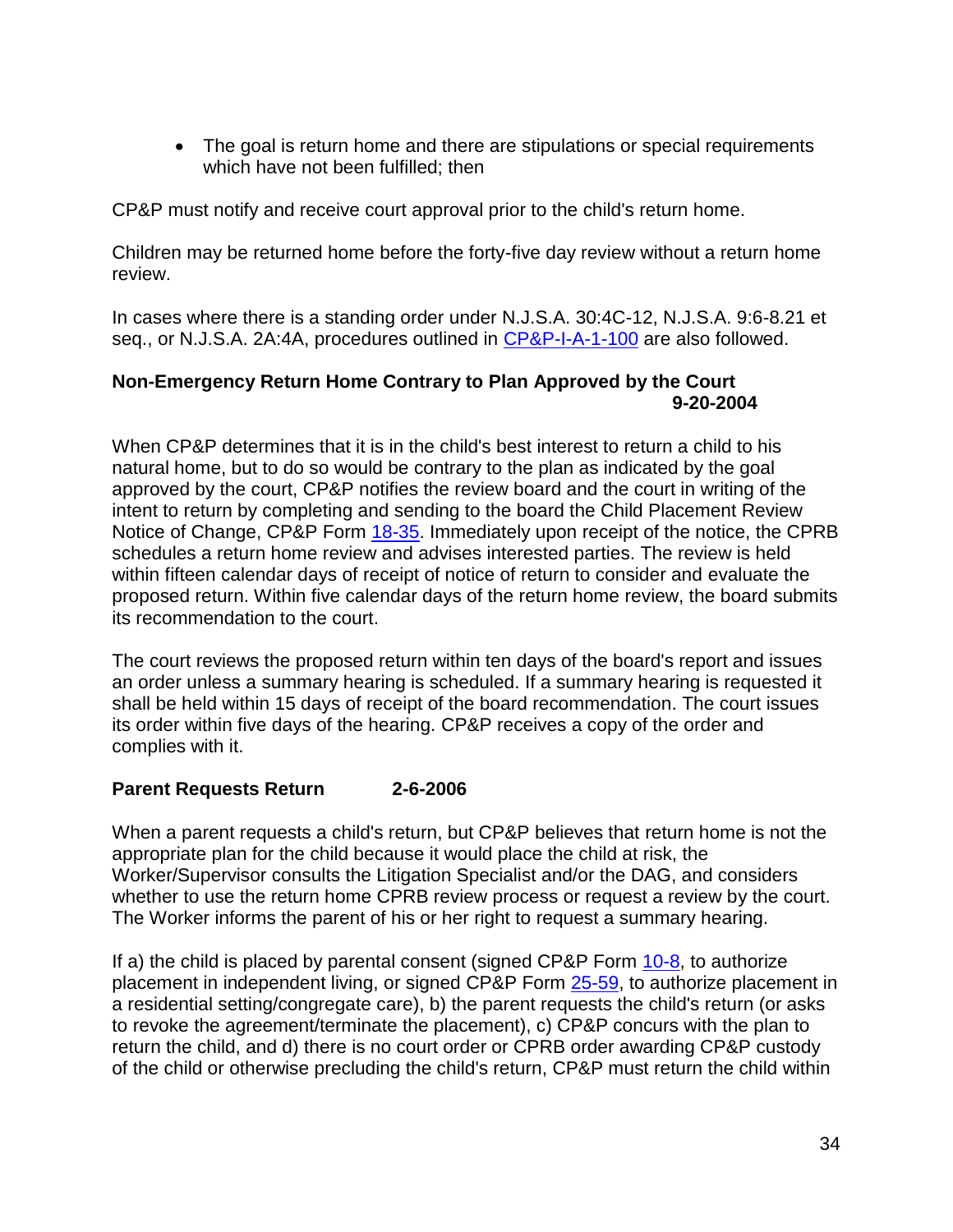five (5) business days (as explained in the body of both CP&P Form [10-8](CPP-X-A-1-10.8_issuance.shtml) and CP&P [Form 25-59\)](CPP-X-A-1-25.59_issuance.shtml).

### **Runaway Home 9-20-2004**

If a child runs away from his placement and returns home contrary to a determination of the court, CP&P notifies the court and the review board immediately by sending the Child Placement Review Notice of Change, CP&P Form [18-35.](CPP-X-A-1-18.35_issuance.shtml)

The Worker and Supervisor determine the appropriate action based on an assessment of the case circumstances. The following criteria are used:

- Age of the child
- Reason for placement
- Safety of the child
- Risks to the child
- Caregiver's willingness and ability to provide protection and care
- Case plan and objectives
- Existing court order of custody

If the Worker and Supervisor determine that the child can remain home safely, the Worker takes the following steps to ascertain the continued health, safety and welfare of the child:

- Conduct a minimum of two on-site visits to the home of the child within the first ten days of the return; the first visit must be within 24 hours of the child's return
- Determine whether support services are needed, and arrange for them
- Advise the caregiver that return home is temporary, pending court approval

The Worker makes a detailed report of each on-site visit on the Contact Sheet, CP&P Form [26-52,](CPP-X-A-1-26.52_issuance.shtml) and promptly submits a copy to the review board.

The Worker documents the on-site visits:

- Dates of visits
- Indications of abuse or neglect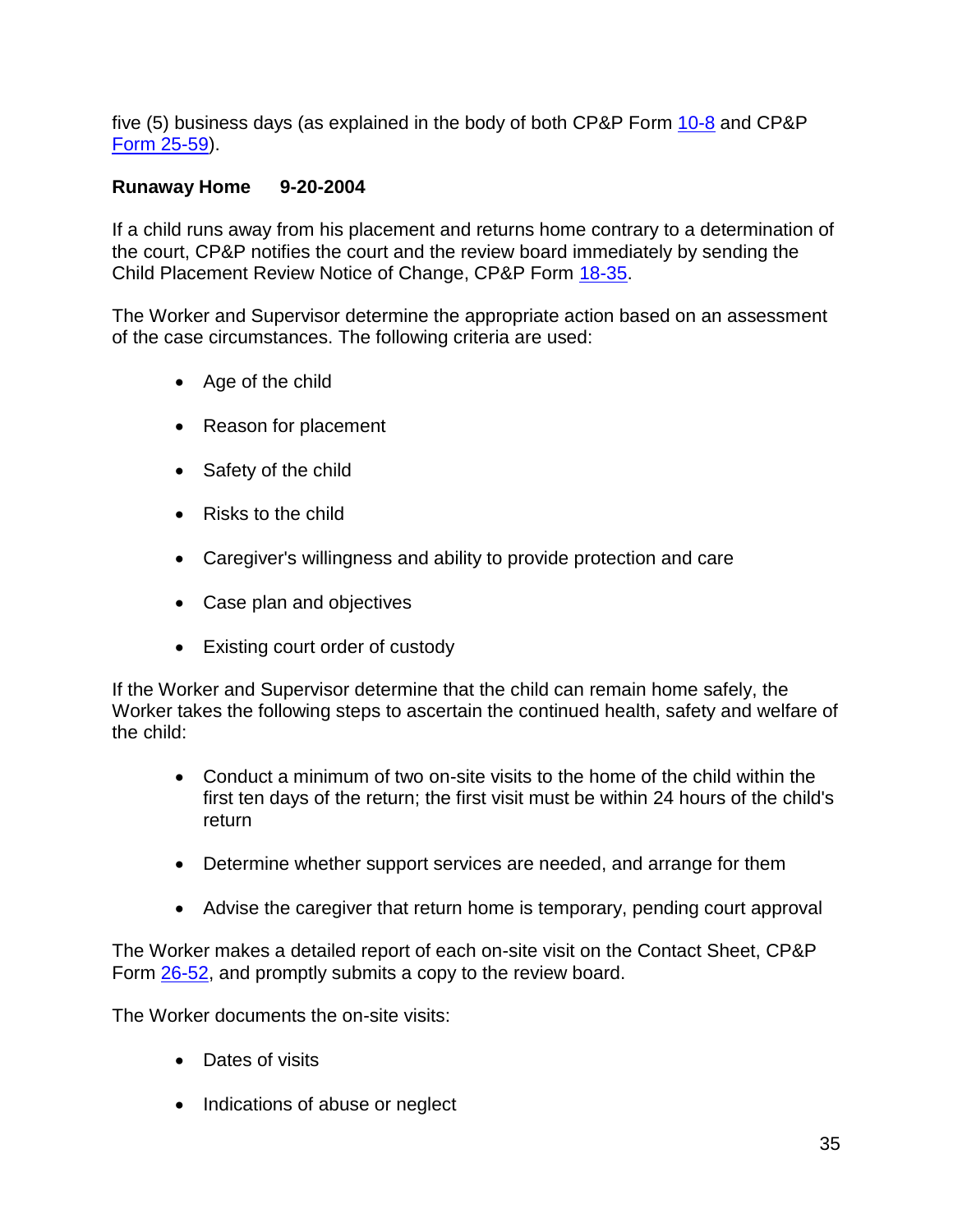- Child's adjustment
- Caregiver's adjustment
- Supportive services provided
- Case goals and objectives

If the Worker and Supervisor determine that the child cannot remain home during the interim period, the child is returned to placement. If the parent(s) disagrees with the return of the child to placement, the parent is advised of his right to petition the court for a hearing.

The CPRB conducts a review of the child's situation within fifteen days of the child's return and makes recommendations to the court. The court reviews the recommendations and issues a court order. CP&P complies with the court order.

The court retains jurisdiction over the placement of the child for up to six months after the child has returned home unless there is a subsequent court hearing or court order.

### **Adoption Placement Reviews by Child Placement Review Boards 9-20-2004**

The regular review process and schedule is altered based on the adoption status of a child. If a child is placed in an adoption home prior to the completion of the initial court review, the court shall retain jurisdiction to complete the review.

"When a child is legally available for adoption and in a selected adoption home or the consent to foster parent adoption is signed by the office manager, the Division shall continue to conduct a placement review no less frequently than once every six months, until the final judgment of adoption is entered by the Family Court. Since the Child Placement Review Board shall suspend its review, the Division shall submit to the Child Placement Review Board a status report pursuant to N.J.S.A. 30:4C-58.1 once every four months stating the progress being made toward adoption finalization." (N.J.A.C. 10:133H-3.9)

The LO sends notice of the child's adoption status to the court immediately. The child's schedule for review by the CPRB then changes to the following:

- A CPRB review without notice to interested parties four months after placement in a selected adoption home or consent to foster parent adoption
- A noticed review eight months after placement in a selected adoption home or consent to foster parent adoption if the complaint for adoption has not been filed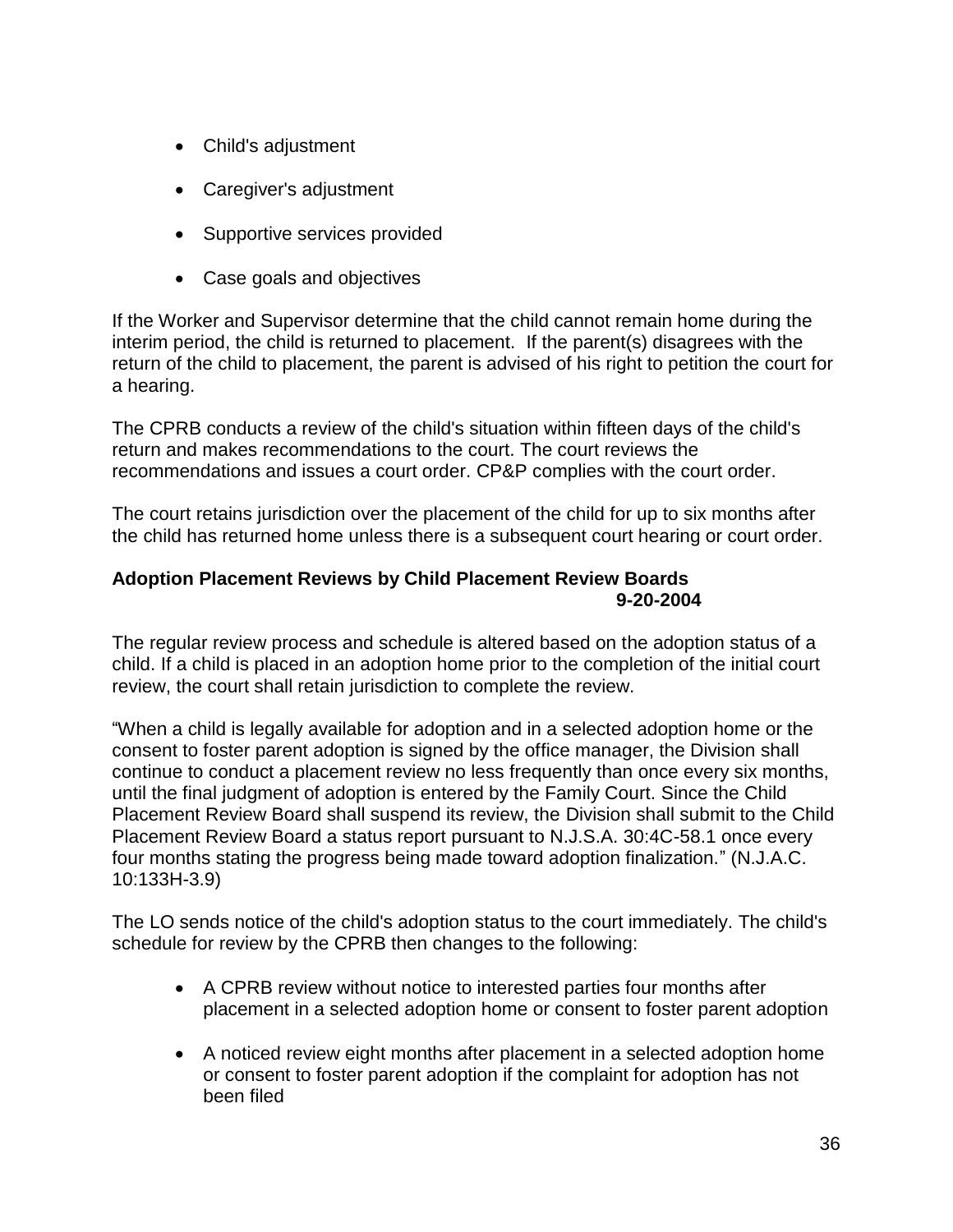The regional placement conference takes place according to the child's regular review schedule.

When the Complaint for Adoption has been filed, the LO notices the court. No further board reviews are held while the action is pending.

# **Appendices - Placement Review Guidelines 12-3-2007**

# **Purpose and Use**

The Placement Review Guidelines are used by the Administrative Placement Reviewer or third party in conjunction with CP&P Form [26-81,](CPP-X-A-1-26.81ab_issuance.shtml) Case Plan Assessment, when conducting a regional placement conference. The Guidelines ensure that essential information is obtained and considered. It also ensures continuity in the provision and management of service regardless of changes in Worker or office of service provision.

The Placement Review Guidelines focus on information needed to ensure:

- $\bullet$  the welfare and safety of the child;
- appropriate permanency planning;
- that federal requirements have been met; and
- that necessary services are being provided to all parties.

### **Placement Review Guidelines**

### **Introduction**

Explanation of reason and purpose of the review for clarification for the parties including the difference between the CP&P Placement Review and the CPR review.

If the parents, guardians, or other responsible parties are not present, the Worker explains why they could not attend, as well as what efforts were made to encourage their participation.

If either parent's or relatives (paternal and maternal grandparents or siblings) whereabouts are unknown, the Worker explains how long they have been missing, as well as what efforts have been made to find them. If efforts have not been made, or have been inadequate, a plan is made at this time.

For matters regarding children from out-of-state in placement in New Jersey under the Interstate Compact on the Placement of Children, input from the sending state is discussed. If a representative of the sending state failed to provide input or could not be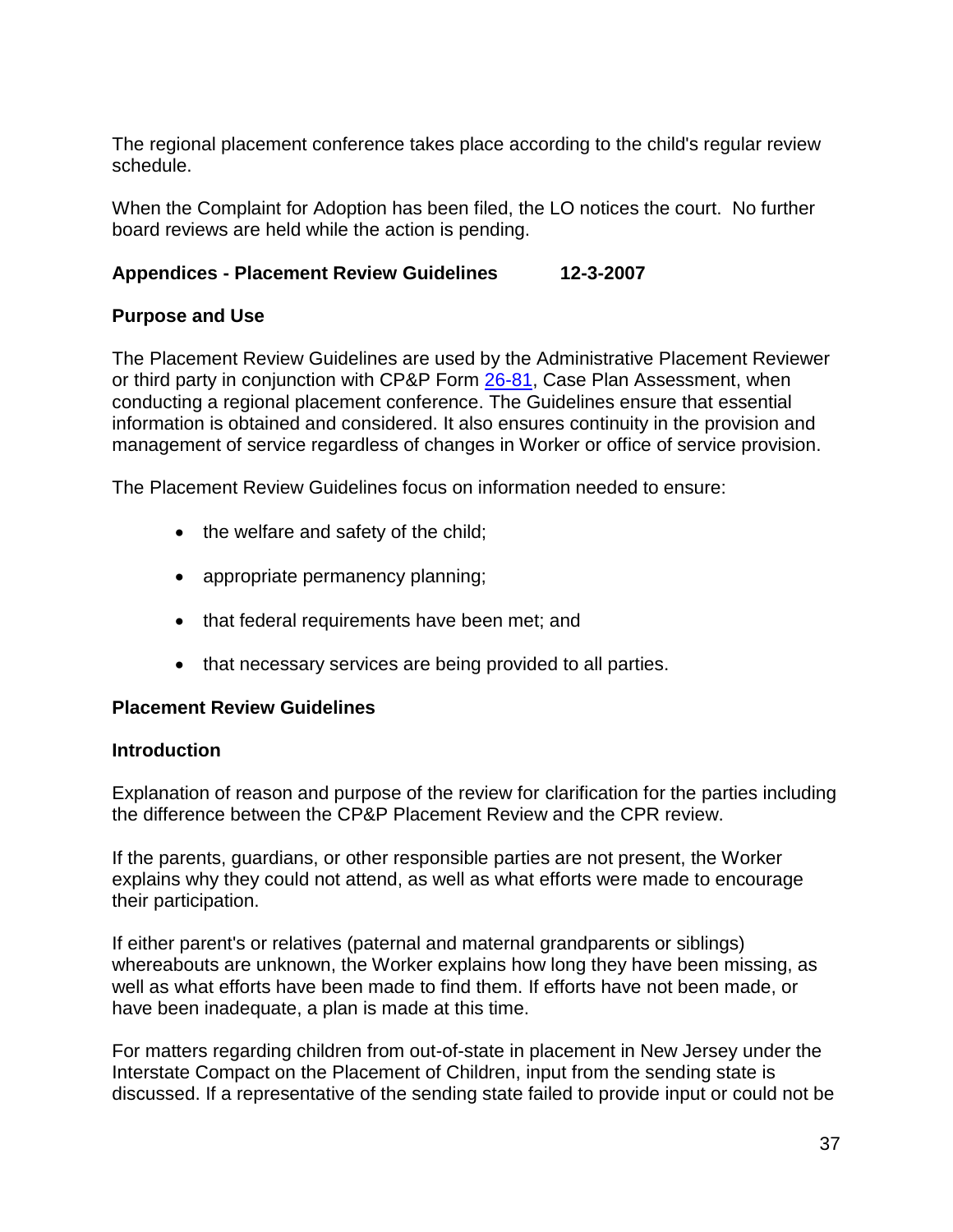successfully contacted, the Worker explains what efforts were made to establish contact. If efforts have not been made, or have been inadequate, a plan is made at this time.

#### **Discuss Need and Continuing Need for Placement**

If present, the parents are asked to state briefly their understanding of the reason for placement, why the child is still in placement and what their goals are for the child.

The Worker briefly states the reason for placement, why the child is still in placement and what the goal is. Any differences are discussed so that all in attendance are clear about the continuing need for placement.

### **Discuss Appropriateness of This Placement**

Length of time the child has been in placement. Total time in placement.

Number of moves the child has made since the original placement.

Accessibility of the child to the natural parent, to his community, and other natural supports. Proximity of dwellings, phone contact, written correspondence, transportation.

Discuss whether, given availability and the needs of the child, this is the closest placement to the parent's home. Discuss whether a closer placement should be sought.

The reasons why this particular placement was chosen for the child and how it continues or fails to be the most appropriate placement and how the caregivers are meeting the needs of the child and working with the agency and child's family.

Special needs of this child.

Is this the least restrictive setting appropriate to the child's needs? If the current placement is not the least restrictive, discuss more appropriate and less restrictive alternatives. Determine if the child should be moved to a less restrictive setting. If the child is in a foster home or a more restrictive setting, discuss whether there are relatives, i.e., parents, grandparents, aunts, uncles, siblings, or friends with whom the child would be more comfortable and where his needs could be met.

What are the positive and negatives of return home now?

If the child cannot return home or be moved to a less restrictive placement, what is the possibility of the child's continued stay in this placement?

If the child is from another state, and is residing in placement in New Jersey under the Interstate Compact, with CP&P providing courtesy supervision, discuss how this came to be, and how this arrangement serves the needs of the child.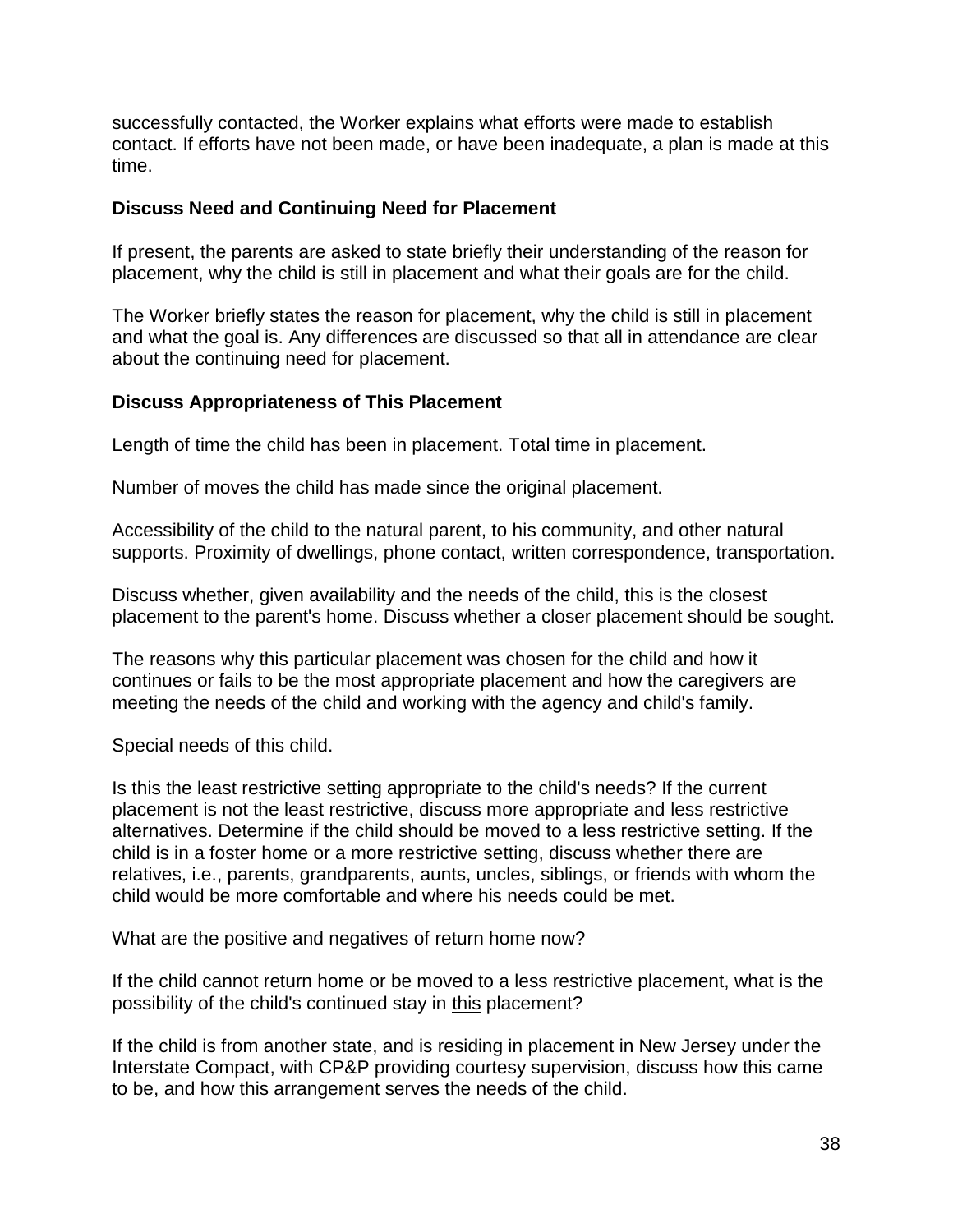### **Review Compliance with Case Plan and Progress Made to Alleviate or Remove the Causes Necessitating Placement**

Review the case goal for the child, why it was chosen and the continued appropriateness of that goal. If there is a need to change the goal, state the more appropriate goal.

For matters regarding children from out-of-state in placement in New Jersey under the Interstate Compact on the Placement of Children, discuss the status of the case plan developed by the sending state. Is the case goal appropriate now? Is the child's need for permanency recognized?

# **Review Appropriateness of Services**

The services offered to the child (see [CP&P-IV-B-8-100,](CPP-IV-B-8-100_issuance.shtml) Services to Children in Foster Home Placement) and to the parents and to the foster parents/caregiver during the last six months.

Are services appropriate to the identified need?

"The services that the Division shall provide to a child in out-of-home placement in its efforts to" (are intended to):

- "Provide the child with safe home care while in out-of-home placement;
- Meet the child's physical, psychological, and other developmental needs;
- Assure the child's well-being;
- Help the child to understand the reasons for his or her out-of-home placement, the case goal, and to adjust to being a child in out-of-home placement; and
- Achieve the case goal, which reflects the permanency plan for the child." (N.J.A.C. 10:122D-2.1)

"The provisions of this subchapter (N.J.A.C. 10:122D-2) shall apply to each child in outof-home placement, his or her out-of-home placement provider, his or her family and the Division." (N.J.A.C. 10:122D-2.2)

If the child is 14 years of age or older, the services being provided to prepare him for self-sufficiency in accordance with the policies and regulations discussed in [CP&P-VI-B-](CPP-VI-B-1-300_issuance.shtml)[1-300,](CPP-VI-B-1-300_issuance.shtml) Adolescent Services Toward Self-Sufficiency.

The services which will continue, and how they will help.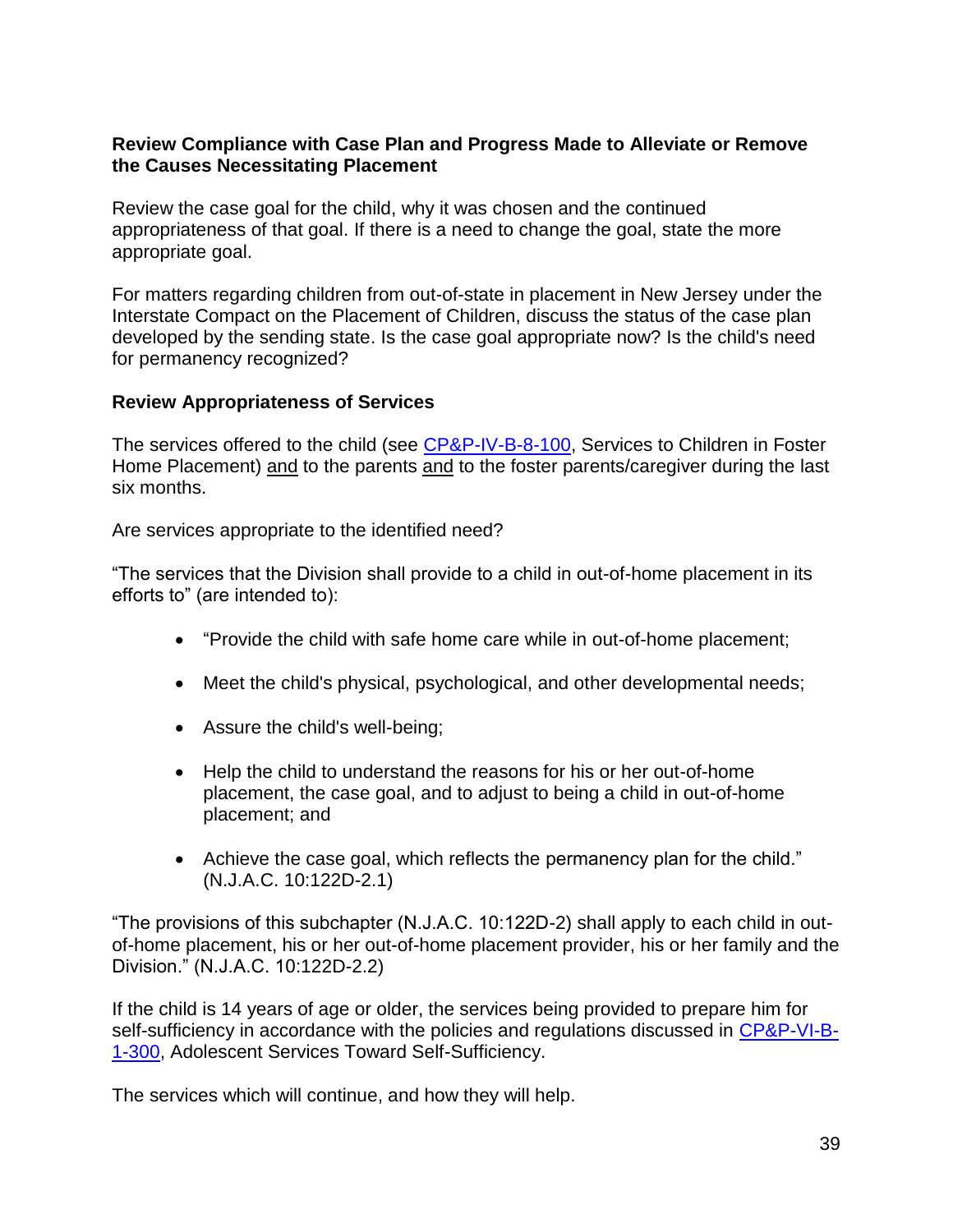The services which would allow the return of the child.

The availability of the services.

"When there are insufficient child welfare services available to meet the child's needs, the Division is responsible for encouraging and promoting the development of the needed services in accordance with the provisions of N.J.S.A. 30:4C-1, 3 and 4." (N.J.A.C. 10:122D-2.8(c))

If services are not available that would allow the child's immediate return, what new services will be offered, and how they will help.

The involvement of parents and family members in services to the child.

The involvement of family members in services to the parents.

The involvement of the sending state in adhering to CP&P recommendations by funding services for the child (for children from out-of-state residing in placement in New Jersey).

The date by which return home might be expected.

#### **Review and/or Adjust Case Plan or Service Agreement**

Review the case plan or service agreement signed by the Worker and parent and the date it was signed.

"The Division representative (Worker) shall...develop, implement and update a case plan which includes the permanency plan by assessing case needs, identifying services to meet those needs, including the role and responsibility of each party regarding the services, and establishing the case goal and assessing progress toward achieving the case goal in a timely manner."  $(N.J.A.C. 10:122D-2.4(a)1)$ 

The problems which are addressed by the service agreement and the desired outcomes.

The specific activities which have occurred to overcome the problems.

The obstacles to overcoming the problems.

The alternatives to overcoming the obstacles.

The necessity of negotiating a new service agreement. (If needed, and the parents are in attendance, a new service agreement could be developed at this conference.)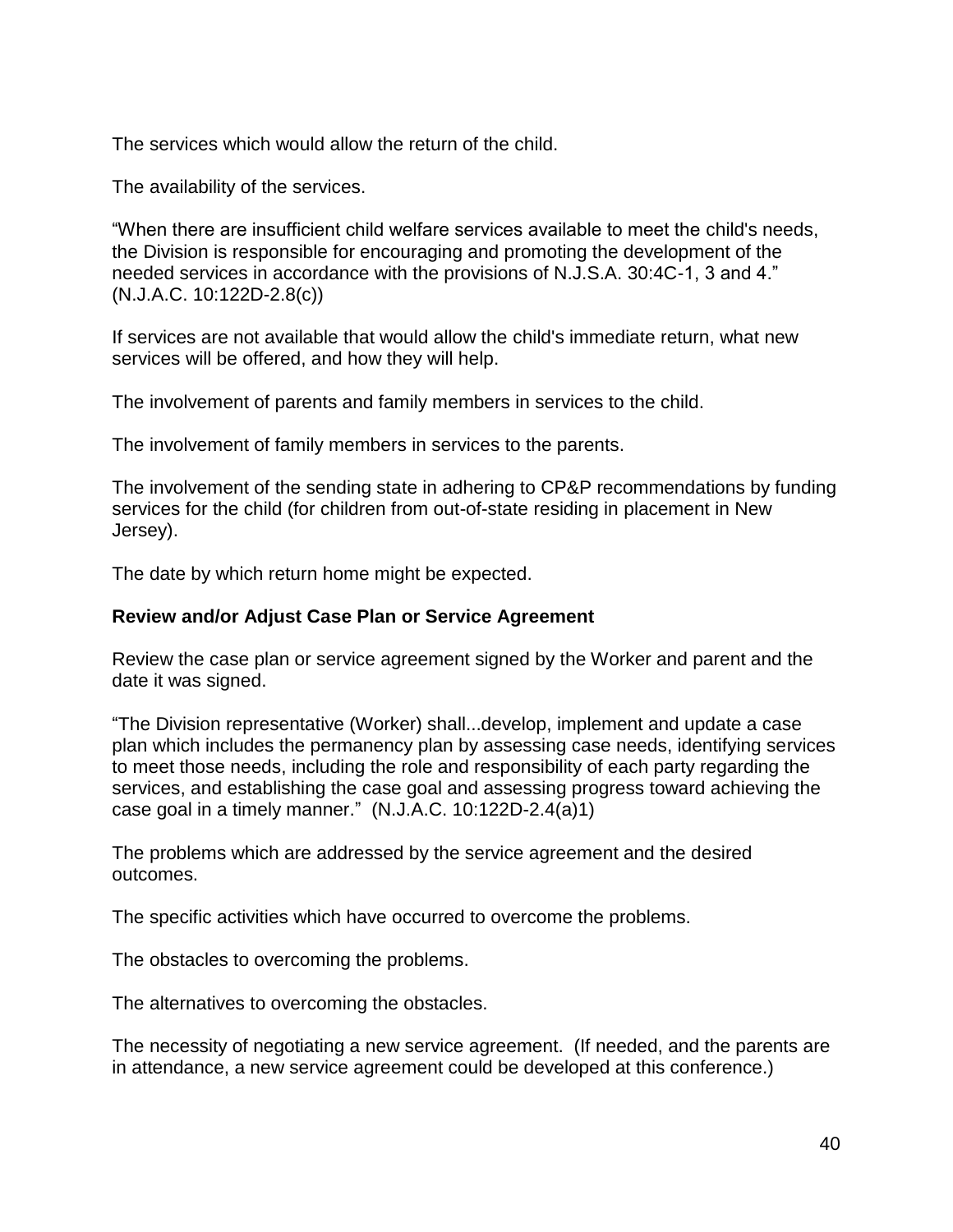### **Review Visitation Schedule/Plan**

Do the parents have a copy of the written Visitation Plan, CP&P Form [26-83,](CPP-X-A-1-26.83_issuance.shtml) and Visitation Plan?

Review the written plan.

Do the parents have an address and/or phone number where they can reach their child? Do the parents regularly call their child?

For a child from another state residing in placement in New Jersey, are child-parent visits being held? Where? Arrangements? CP&P role in visitation?

The number and frequency of visits between the parents and child since the placement or the last regional placement conference?

Persons who initiated the visits.

Number of visits scheduled that did not take place. Reasons.

Location of the visits.

Possibility of the child visiting in his own home.

Involvement of the other family members and other relatives in visitation.

Dates and/or frequency of the visitation schedule planned for the next six months - with whom.

### **Review Contact Schedule**

Number of contacts the Worker has had with the parent since the placement or the last regional placement conference. Person who initiated them. The quality and content of those contacts.

Number of appointments not kept. Reason.

Number of contacts the Worker has had with the child since the placement or the last regional placement conference. The quality and content of those contacts.

Number of contacts the Worker has had with the substitute care provider since the placement or the last regional placement conference. The quality and content of those contacts.

For a child from another state residing in placement in New Jersey, the number of contacts the Worker (or the Division's Interstate Services Unit) has had with